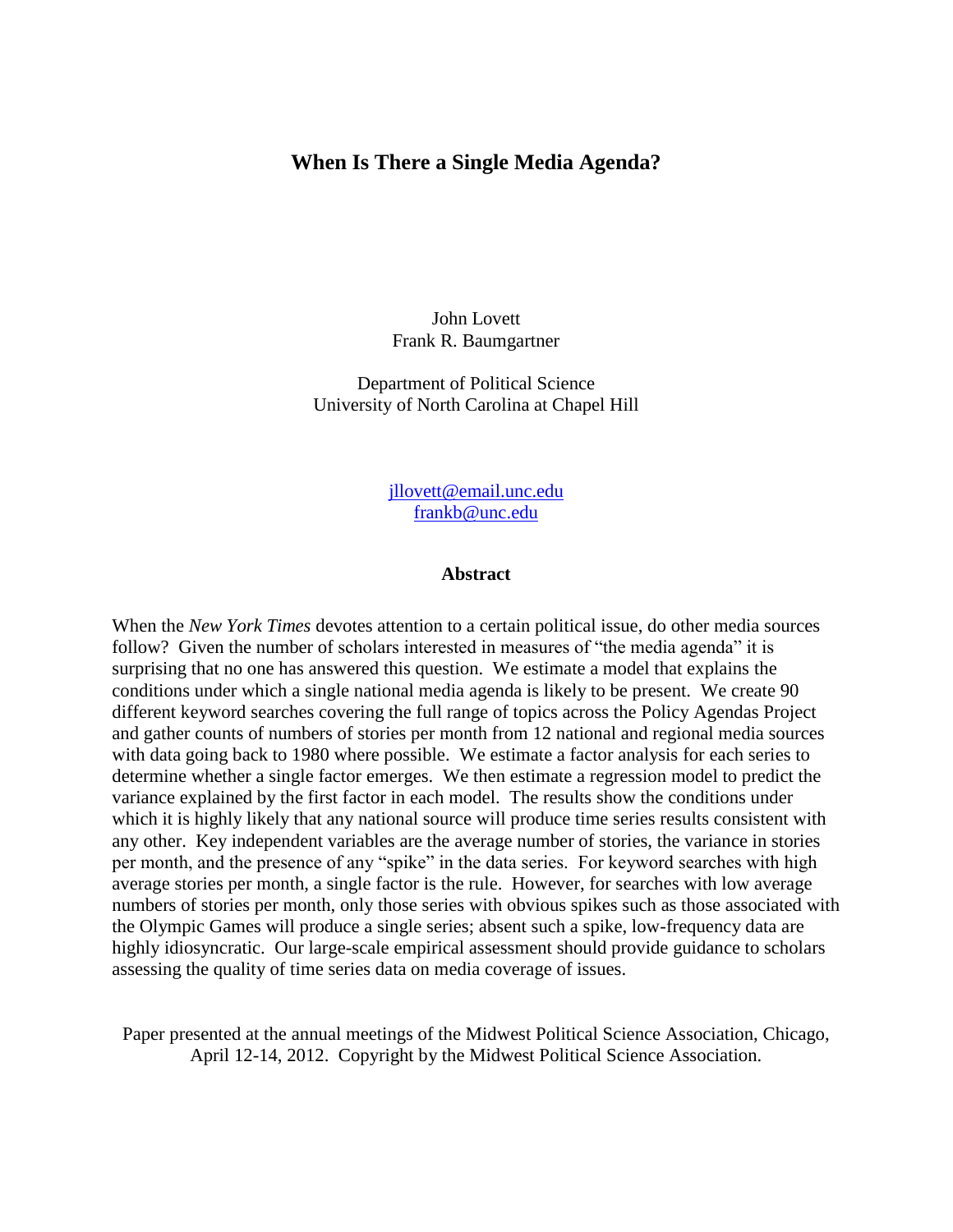## **When Is There a Single Media Agenda?**

## **The Question**

 $\overline{a}$ 

Many scholars want to know the level of media attention to different policy topics.<sup>1</sup> Since Schattschneider, the issue of public salience has been a stable in studies ranging from lobbying (see for example Kollman 1998, Goldstein 1999, Smith 2000), presidential behavior (see Brody 1991, Edwards, Mitchell, and Welch 1995, Kernell 1997, Edwards and Wood 1999), public opinion (Behr and Iyengar 1985, Zaller 1992, Kellstedt 2003), media agenda-setting and framing (Cohen 1963, McCombs 1972, Gans 1979, Entman 1989, Kosicki 1993, Hamilton 2004) and policy change (Baumgartner and Jones 1993, Soroka 2002, Baumgartner et al. 2008). These are, of course, just a few of the studies that have relied on counts of stories to assess how much media coverage surrounds a particular policy issue. In an important and highly critical article, John Woolley (2000) suggested that the choice of a particular media source as opposed to the use of a range of sources was highly problematic. It is common in the literature to use a single source such as *New York Times*, the *Readers' Guide to Periodical Literature*, or a single consistently published weekly such as *Time Magazine* and to make an argument that the source is reflective of media coverage more broadly. Woolley's point is, not so fast. Our goal here is to find out the conditions under which we observe high correlations among many media outlets in their coverage of a wide range of issues over time. If the correlations are high, then a single source is

<sup>&</sup>lt;sup>1</sup> We thank Derek Epp and Mel Atkinson for help with data management, Jim Stimson and Elizabeth Coggins for listening and commenting, and UNC undergraduates Maria Sturdivant, Anna Melillo, Bianca Bell, Jazmine Walker, Eric Hall, Nicole Franceschini, Amber Clifford for help in data collection. Tim Jurka wrote a parsing program that was essential to the data management aspect of the project. Amber Boydstun also provided technical assistance. Some of the data used here were originally collected by Frank R. Baumgartner and Bryan D. Jones, with the support of National Science Foundation grant numbers SBR 9320922 and 0111611, and were distributed through the Department of Government at the University of Texas at Austin. Neither NSF nor the original collectors of the data bear any responsibility for the analysis reported here.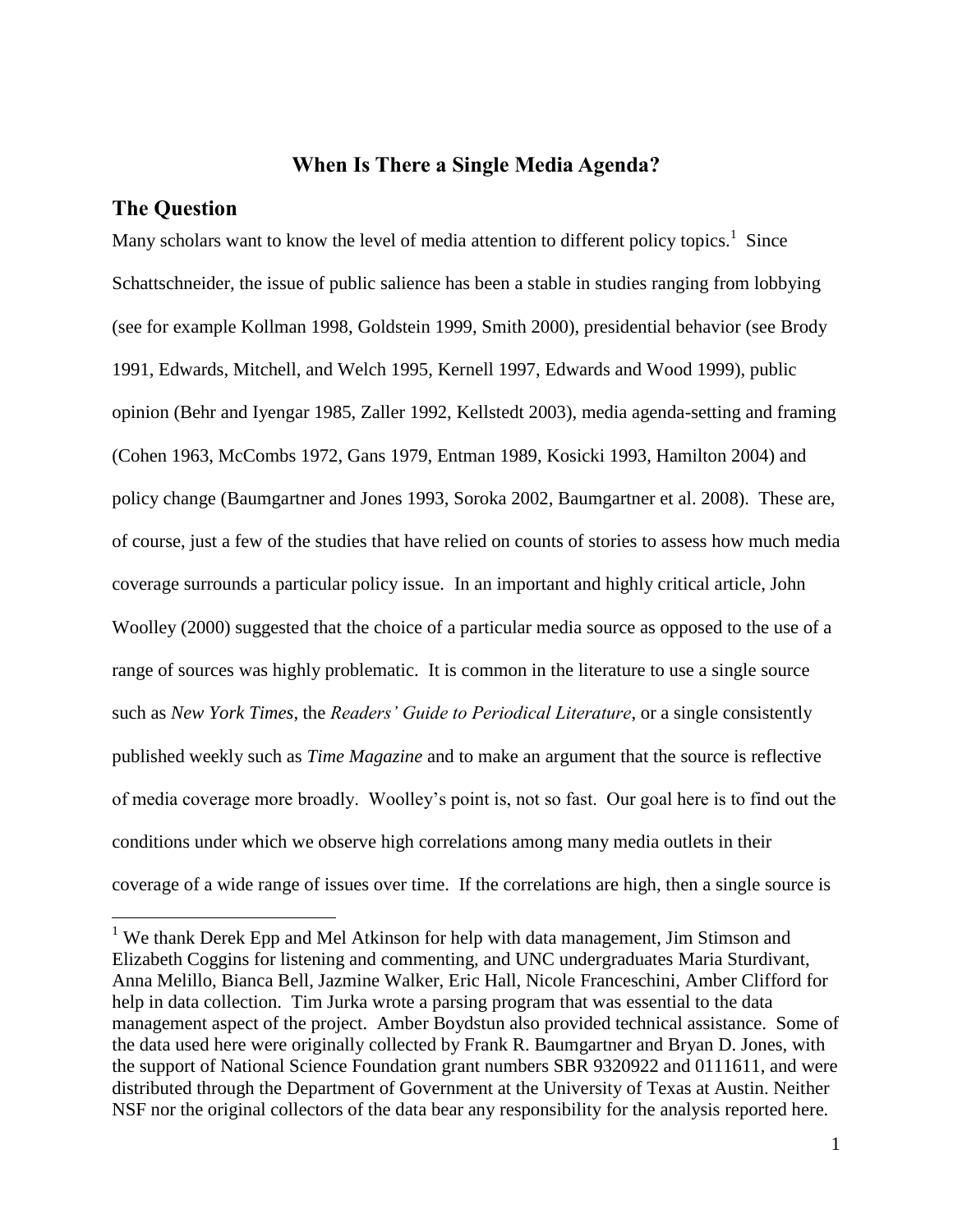more acceptable. If the correlations in coverage are low, then scholars need be more careful in justifying one source rather than another, or to use multiple sources.

Many studies have been done that have attempted to assess the reliability of media sources. Frank Baumgartner and Bryan Jones (1993) devoted an appendix to showing the correlations between coverage of several issues in the *New York Times* and the *Readers' Guide*. Stuart Soroka (2002) compared several different Canadian newspapers in their coverage of particular issues over time. Frank Baumgartner and colleagues (2008) assessed the reliability of their use of the *New York Times* coverage of capital punishment by looking at electronic searches of death penalty coverage in multiple sources and showing a high correlation in amounts of coverage over time and a similar surge in attention to the concept of "innocence" in all newspapers they investigated, including the *Houston Chronicle*. Still, it is unclear from the literature how much difference it makes if one uses this rather than that newspaper, or if one would reach the same general or specific conclusions about the impact of media coverage on a range of dependent variables if one used an index of multiple sources or if one included one or another source in that index. In sum, many scholars rely on counts of media coverage to inform their studies in a wide variety of topic areas, but we have very little systematic evidence about the idiosyncratic v. generalizable nature of the different media sources that might be used.

## **Empirical Approach**

Our approach to this question is very simple. We want to gather a lot of data about media coverage of a very wide range of policy topics (and indeed some non-policy topics as well). We seek to maximize variance on several dimensions: a) time coverage so that we have as long an historical period under review as possible; b) media sources so that we can create the broadest possible index and see if there are common trends across different types of media; and c) policy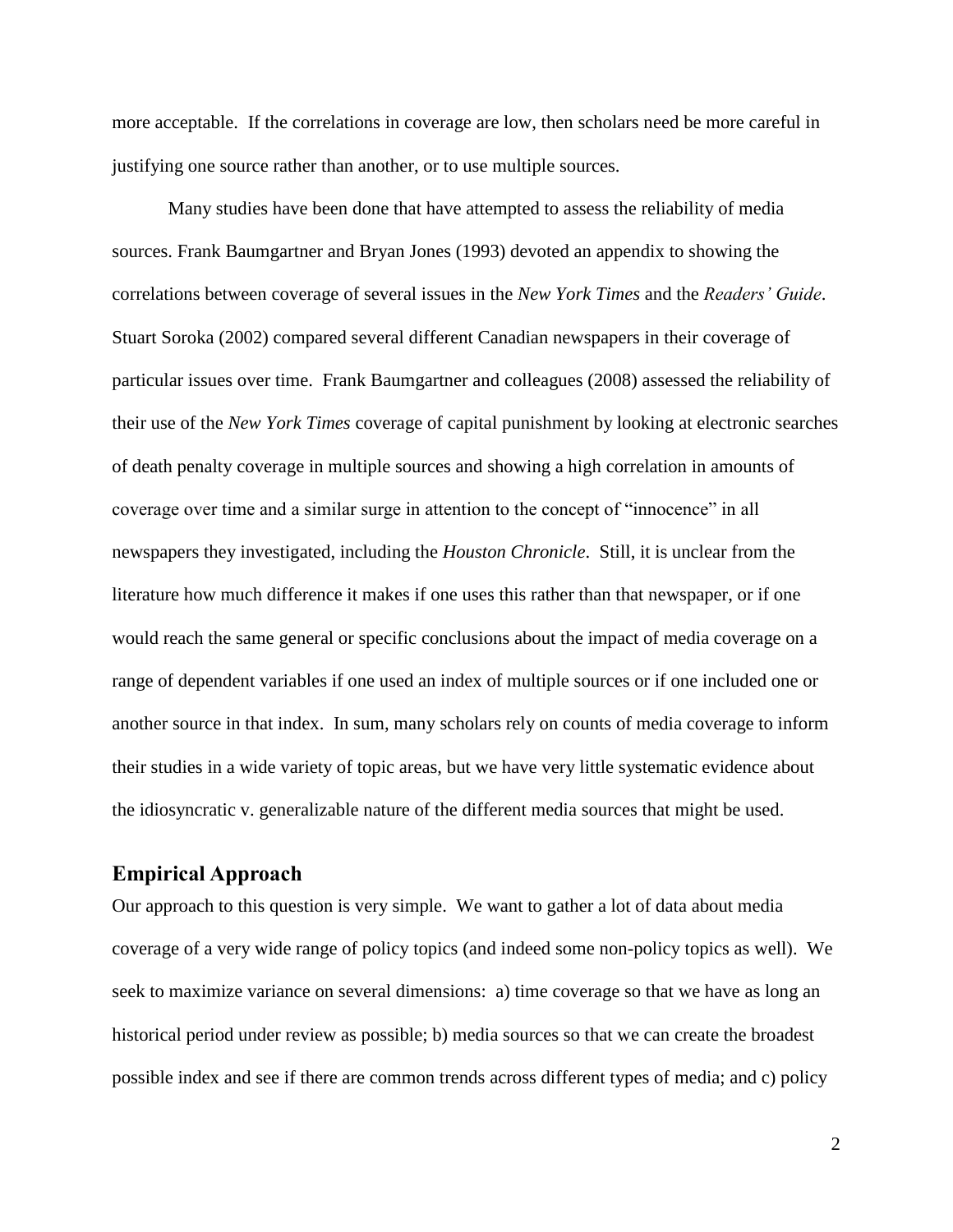topics so that we are not conducting another case study as have been common in the literature but can make some generalizations about media coverage across the full range of issues that might appear on the media agenda.

We explain our data collection process in detail in Appendix A. The essentials are this. First, we developed a set of key-word searches that covers a wide range of policy- and nonpolicy related topics. We did this by going systematically through the topic codebook of the Policy Agendas Project and identifying topics that could be searched successfully with electronic keywords with several examples coming from each of the major topic domains as defined in the Agendas Project classification system. Our goal was not to replicate the coding done in the Agendas Project, as this is based on reading texts and abstracts and no keyword system could successfully replicate this work. Rather, we used the codebook to guide us in covering an extremely broad range of topics. We have several searches in each of the 19 major topics of the Agendas Project codebook, ensuring that we cover all domains of US politics and international affairs. Further, we use the extended codes of the Agendas Project media database to include some "non-policy" items such as sports, weather, fires and other items unrelated to government and public policy so that we can assess if there are differences in how policy- and non-policy related topics are covered in various media sources. It could well be, for example, that sports or weather coverage is highly localized so no national trends might emerge on such topics, whereas there is greater correspondence when we look at coverage of something like the national unemployment numbers or the inflation rate.

We conducted 90 searches across the full range of topics available, as explained in more detail below. We are not aware of any published work in political science that has used as many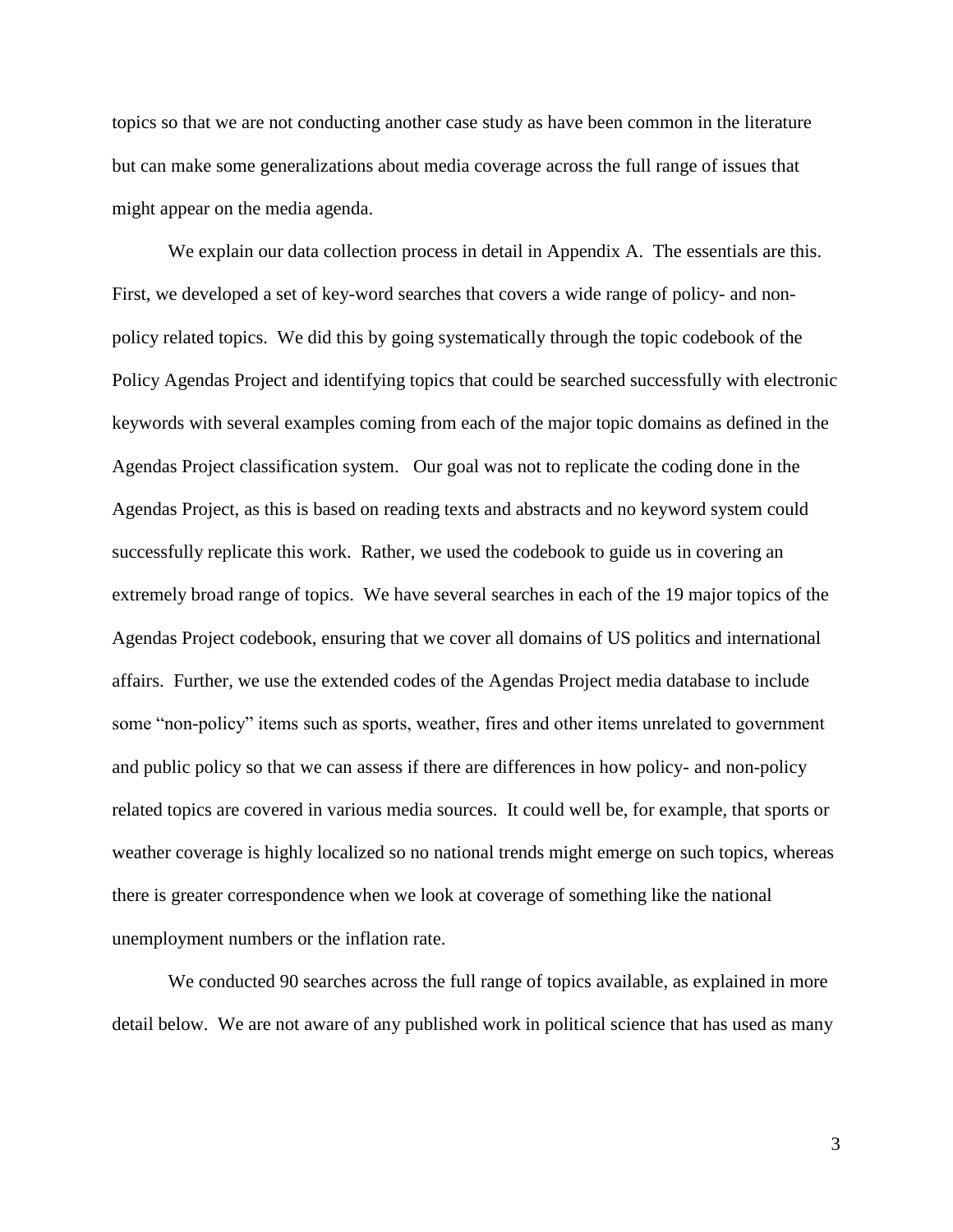as ten such searches. Our goal here is to provide a broad platform for assessing the characteristics of media coverage series.

Our second goal was to include many media sources. We used Lexis-Nexis Academic Universe through our University library electronic database collection and identified 12 national and regional sources for study. Table 1 shows the television and newspapers searched and the dates they became available through Lexis-Nexis.

#### (Insert Table 1 about here)

We searched four national newspapers (the *New York Times,* the *Wall Street Journal,* the *Washington Post,* and *USA Today)*, three regional newspapers (the *Houston Chronicle,* the *Philadelphia Inquirer,* and *the St. Louis Post-Dispatch*), and five national television networks (ABC News, CBS News, CNN, Fox News, NBC). We began the searches on the date the source became available (June 1, 1980 for the longest running sources) through June 30, 2010. As the table shows, we have 30 years of data for four sources: ABC News, the *New York Times*, the *Washington Post*, and the *Wall Street Journal.* Four other sources, CBS News, CNN, *USA Today*, and the *St. Louis Post-Dispatch* have data going back to at least 1990. The shortest series in the dataset is Fox News, which begins in December of 1997.

We sought as our third goal to have as much time coverage as possible. As Table 1 indicates we have from 14 to 30 years of data for each of the series. Finally, as described in Appendix A, we aggregate all of our data for each keyword-source combination to get a monthly count. It is then a simple matter to compare the patterns of attention across all the sources available for each topic. The empirical question of interest then is when do the different sources show the same pattern in their coverage over time and when to they follow idiosyncratic or unrelated patterns.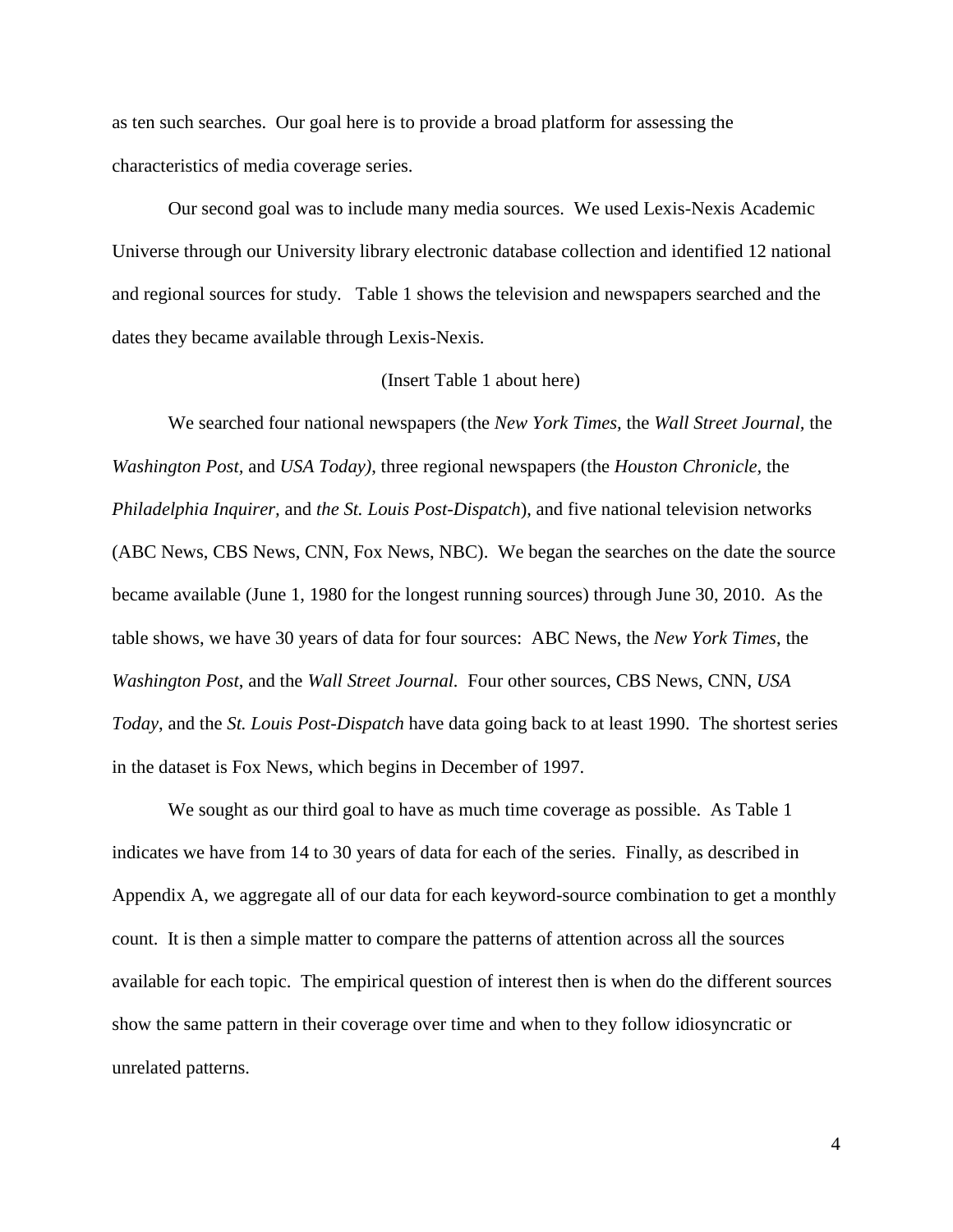## **Results**

Table 2 shows that the number of "hits" per search varies dramatically across our list of 90 keywords. The number of articles per month (including all sources) ranges from 1.7 to 687, with a median of about 60 stories. Thirty searches lead to fewer than 23 stories per month across all the sources searched. Some of these are relatively trivial but others include such searches as "water pollution," "farm subsidies," "joblessness" and a more complicated set of terms designed to capture racial or ethnic discrimination. As we will see below, a key first distinction in the likelihood that a single national media agenda will emerge from the data is the simple count of stories per month. With very few hits even across many sources, much of what we see is noise.

#### (Insert Table 2 about here)

A middle group of stories has between 23 and 90 stories per month. Finally, those topics with relatively high numbers of hits per month include such searches as "Medicare" "United Nations," "Federal Reserve," and "world cup."

For each of the 90 searches listed in Table 2, we performed an identical factor analysis to assess the degree to which the various sources vary over time according to a consistent pattern. Figures 1 through 4 give a sense of some of the patterns we observed. Each figure presents the 12 data sources as gray lines and the first factor that resulted from the factor analysis with a dark black line. The factor, or index, is measured on the left scale in each figure and is standardized to have a mean of zero and standard deviation of one. The right axis lists the number of stories per month in each of the individual newspaper or television news sources.

#### (Insert Figures  $1 - 4$  about here)

Recall that our question to identify the conditions under which a single national media agenda emerges, and the figures allow us to go some distance in understanding these conditions. Figure 1 shows the results for the acronym "NATO." Indeed we see a single factor which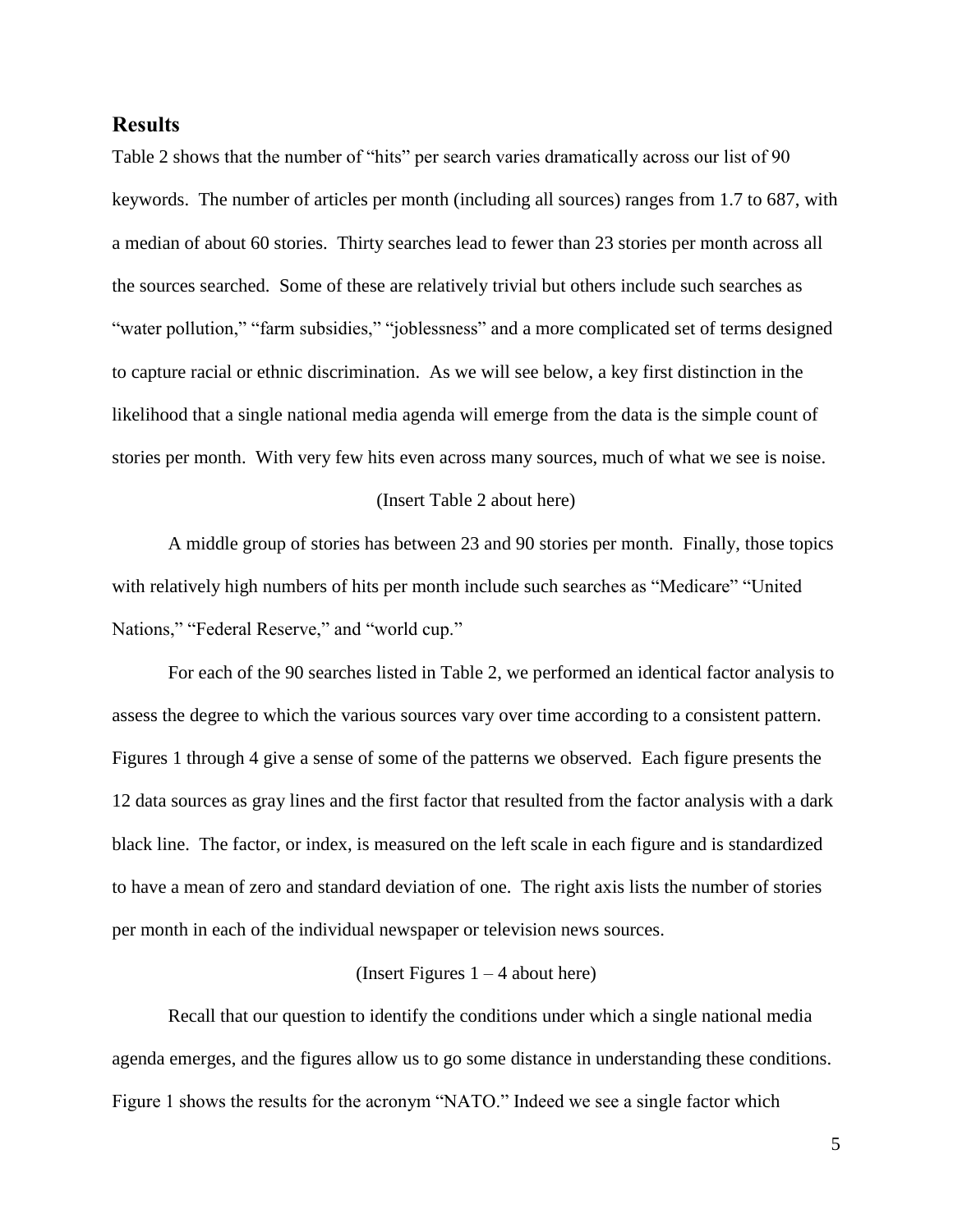explains 93 percent of all the variance in the individual series. This is largely due to an extreme spike associated with military action by NATO in 1999, with multiple smaller spikes occurring later in the series. The figure also shows very high average levels of coverage: Table 2 listed this search as  $85<sup>th</sup>$  of 90 in terms of amount of coverage per month. Figure 2 shows coverage of HMOs. Here again we see a high proportion of variance explained by the first factor, and relatively robust overall levels of coverage. While the individual series might vary somewhat, it is clear that there was much more coverage of HMOs in the 1998-2002 period, less from 2002 through 2005, and that the word had almost disappeared in the period after 2007.

Figure 3 shows a peculiar but revealing pattern: that of cyclical coverage or the importance of statistical spikes in the data series. Beach Volleyball may not be an important element of public policy, but like elections it is visible in the media only at certain periods of the calendar (in this case, associated with the Olympics), and if one wants to know whether this topic is on the agenda or not, it matters very little which particular source one consults. The first factor predicts 81 percent of all the variation in the 12 individual series.

Finally, Figure 4 shows a case where no single factor emerges: Water pollution shows about the same average coverage as beach volleyball (they were ranked  $19<sup>th</sup>$  and  $22<sup>nd</sup>$ ) respectively in Table 2), but it has no peaks or spikes in the data. Absent a galvanizing event or major spike in attention to the topic at any particular moment, the individual news outlets pay more or less attention to the topic over time in a way that is not consistent across outlets. The first factor in our factor analysis explains only 18 percent of the variation.

## *A Statistical Model of the Emergence of a National Media Agenda*

How can we summarize the results of 90 individual factor analyses? We use the proportion of variance explained by the first factor in a series of identical factor analyses as the most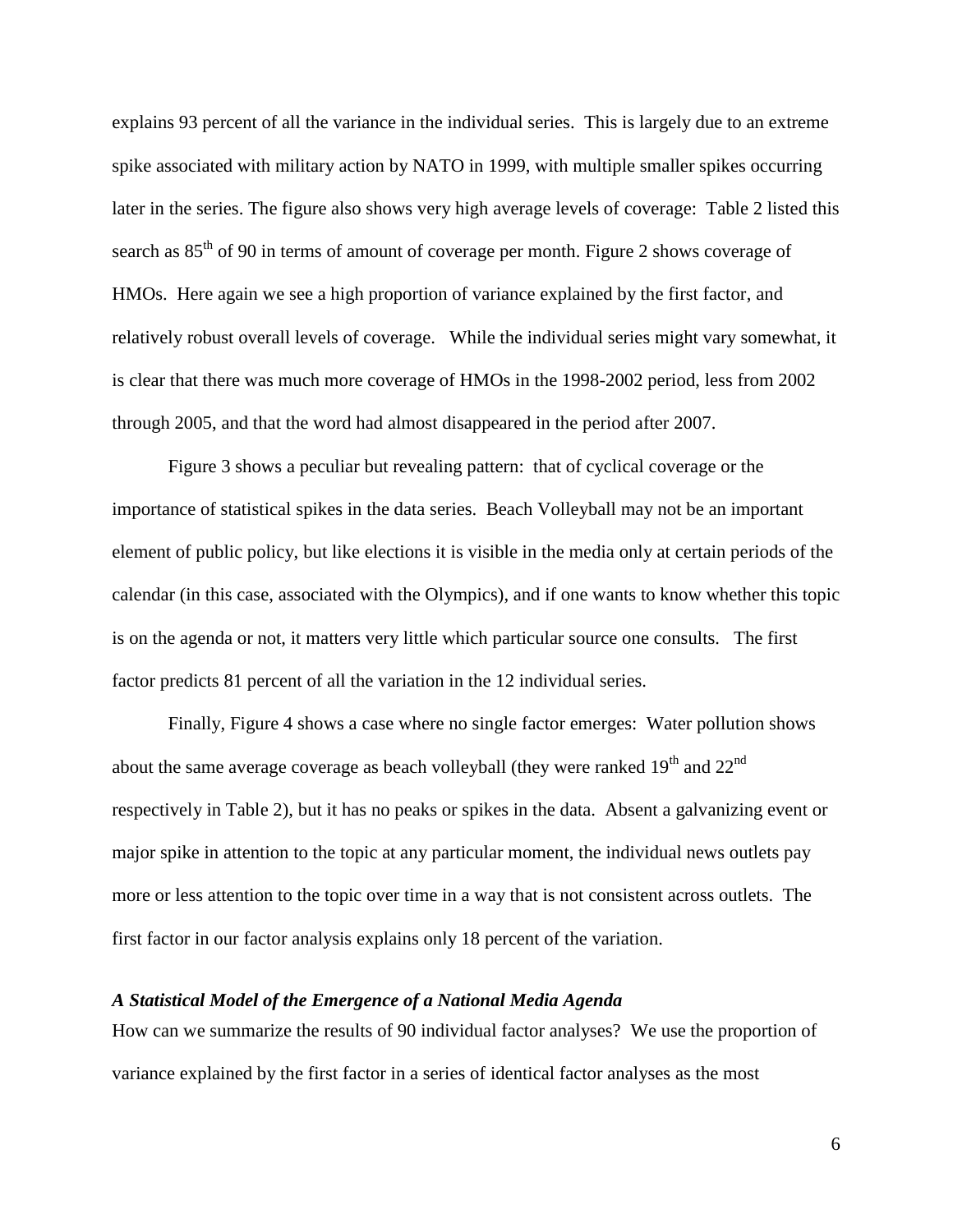appropriate dependent variable in the analysis that follows. We compute this proportion by dividing the eigenvalue produced by the factor analysis by the total number of sources used. As Figures 1 through 4 made clear, the series differ dramatically in the degree to which they show a common factor, and the proportion explained (or eigenvalue) $\delta$  is a good indicator of this characteristic. Table 3 gives summary statistics of three key variables in the analysis to follow.

## (Insert Table 3 about here)

Across our 90 searches, the first factor explains between 12 and 93 percent of the variance, with a mean value of 40 and a median of 36 percent. Two key explanatory variables are the amount of coverage (mean articles) and a variable we refer to as "event spike." This is defined as the difference between the maximum value and the mean, divided by the mean, and the table shows that this variable has a minimum of 0.74 and a maximum of over 20. In the text below we will refer to the statistical power of the first factor as the presence or absence of a single national media agenda. Where that number is high, a single factor explains the vast bulk of variance in media coverage across all media sources over time, so it matters little which individual media source one consults. Where that number is low, no single factor emerges from the data and scholars need beware of any analysis which purports to show that "media coverage" affects some outcome variable. In these cases, media coverage is highly idiosyncratic by source.

Table 4 shows the results of a simple model explaining the presence or absence of a single national media agenda.

(Insert Table 4 about here)

 $\overline{a}$ 

 $2^2$  The eigenvalue is the proportion of variance explained multiplied by the number of sources. Since we have the same number of sources in all cases, the two numbers are perfectly correlated in a linear manner.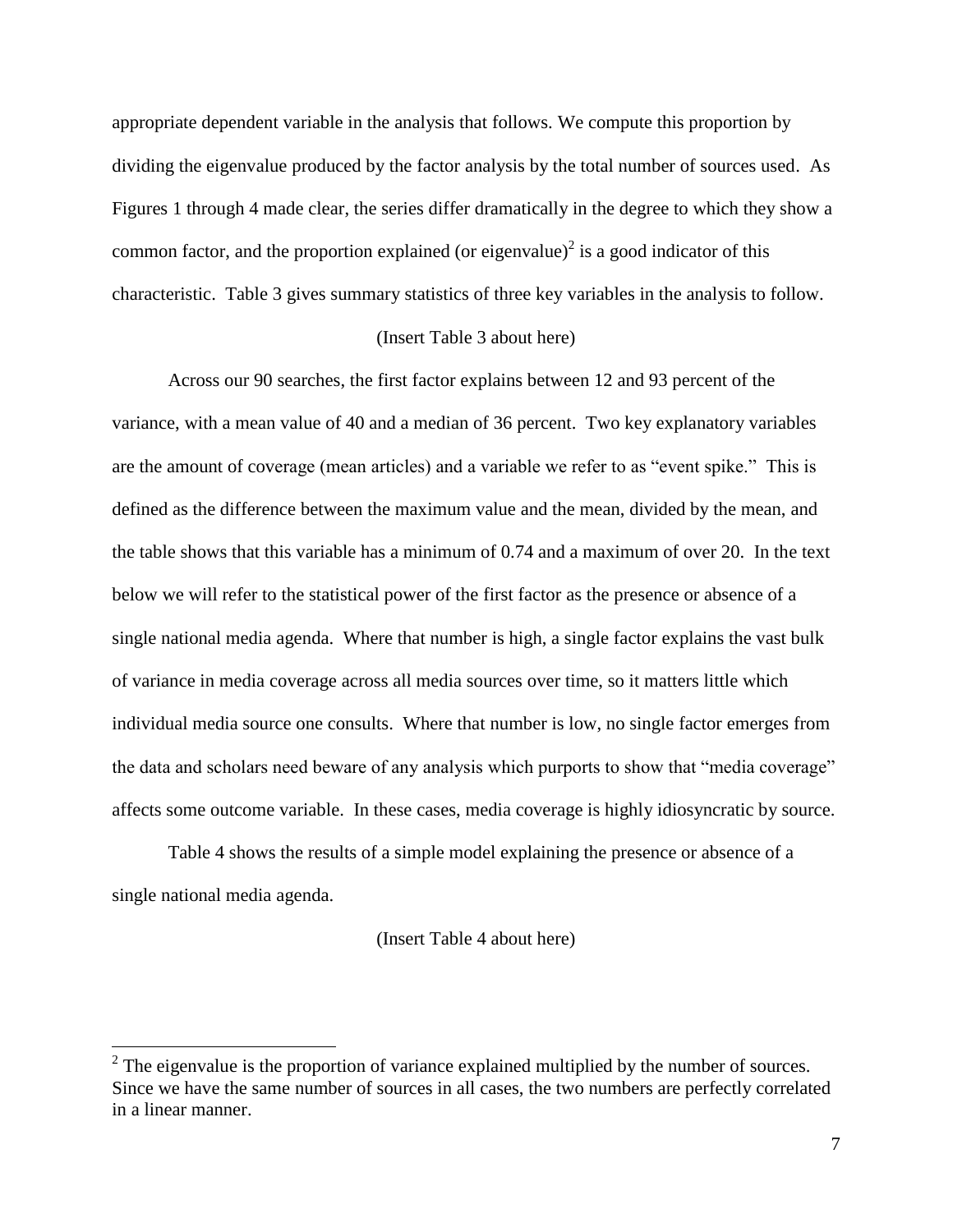The first model shows that we can explain the emergence of a single national media agenda with two very simple variables: the mean number of stories and our measure of spikes in attention associated with particular events. Logging both variables because they have declining marginal effects at very high levels, the two variables explain 89 percent of the variance in the power of the first factor.

Model 2 in Table 4 is a robustness test to see if these patterns are different for those series with different levels of news coverage. We divide the series roughly into thirds based on the number of stories per month and do the same analysis with the high-coverage set as the reference category. With the same two independent variables as well as dummy variables for low and medium coverage, we see no effect of the dummies and no difference in the coefficients for the others. (We also included a measure of variance rather than mean articles and find similarly robust results. There is too much collinearity between event spike, mean articles, and variance in articles per month to include all three in the same model however.) Similarly when we run separate regressions for the low, medium, and high groups from Table 2 on the number of articles per month, we find that the event spike and mean articles have similar coefficients as in Table 4 and that the variance explained ranges from .79 to .87. We conclude from this that we have highly robust results with a two-variable model. Low numbers of stories per month and low variability in the number of articles per month will produce low probabilities of a single factor emerging whereas a high number and a high variance in the number of articles per month will lead to a high probability that a single national media agenda exists.

If we choose an arbitrary threshold of 50 percent variance explained by the first factor in order to identify a single national agenda, we can show the likelihood of this occurrence by looking at the mean number of articles per month. Table 5 shows these results.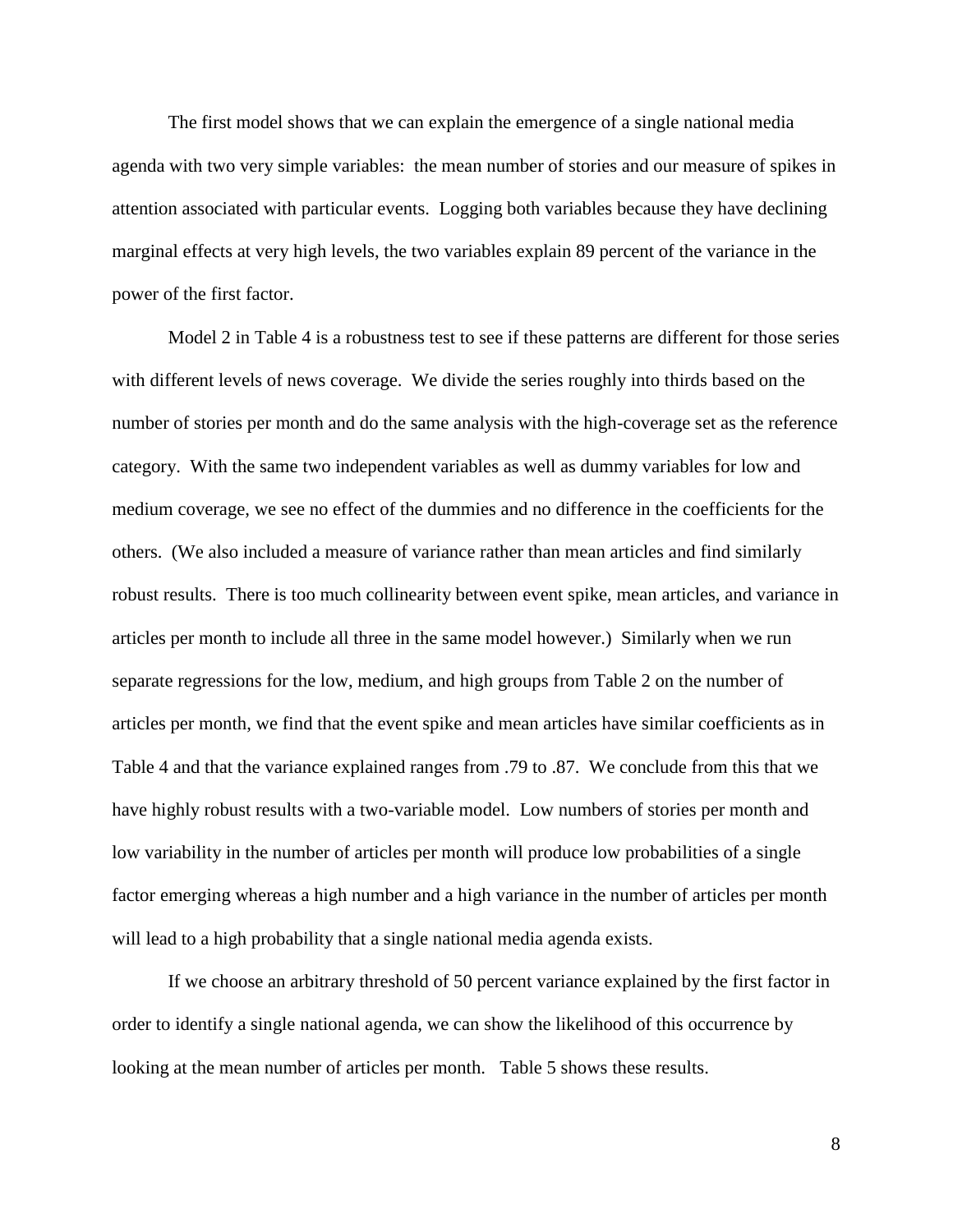#### (Insert Table 5 about here)

Table 5 shows that for the 33 cases with fewer than 30 articles per month, a single factor emerged only 3 times. Among the 31 cases with more than 90 stories per month, 16 showed a single factor.

#### *Variation across Media Sources*

Just as we can analyze our 90 keyword searches to see which cases see a single agenda and which see idiosyncratic patterns, we can look at our 12 media sources to see which ones are highly correlated with the others and which show the most idiosyncratic patterns. Figure 5 shows the average factor loadings for each of the media sources across the 90 keyword searches we conducted.

#### (Insert Figure 5 about here)

Across the 12 sources, CNN, the *New York Times*, and the *Washington Post* tend to be most central to a national media agenda. The *Wall Street Journal* is the most distinctive of all, with significantly lower average loadings.<sup>3</sup> The *Philadelphia Inquirer* and Fox News are also quite low, as the figure shows.

#### *A Core Set of National Sources*

 $\overline{a}$ 

Based on the previous section, we limit our analysis in this section to seven sources, rather than 12; these might be considered a core set of national media sources. Figure 6 shows the seven sources chosen as well as their average loadings on 90 keyword searches after eliminating the five regional or idiosyncratic sources from the previous analysis.

(Insert Figure 6 about here)

<sup>3</sup> Note that Lexis-Nexis makes full text available for the sources used, except for the *Wall Street Journal*, in which case only the abstracts are included in the Lexis search. We cannot determine if the *Journal* follows a different agenda with for example more business news or if the difference observed is due to the different amount of text available for the searches.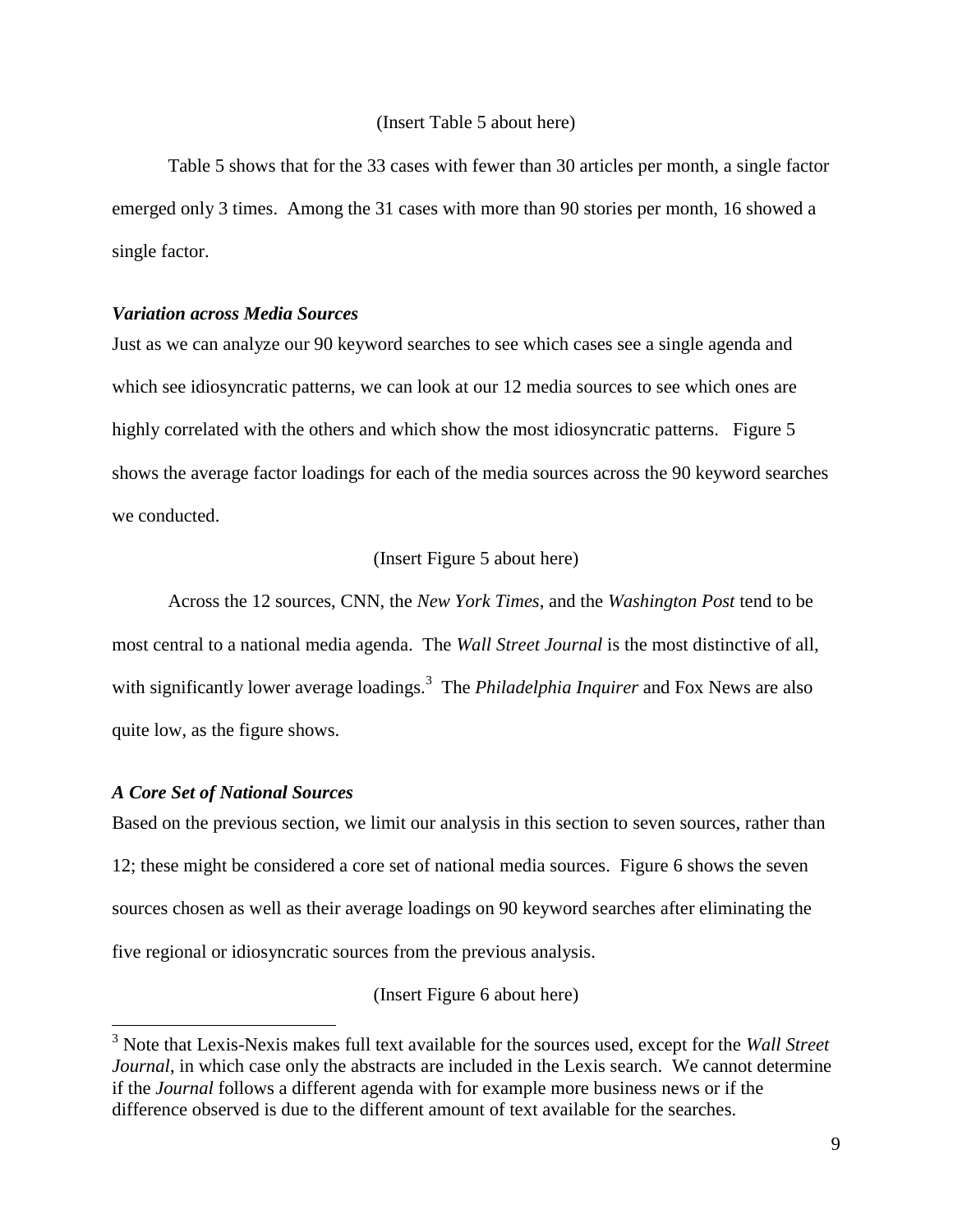Eliminating the *Wall Street Journal*, Fox News, and the three regional newspapers (Houston, St. Louis, and Philadelphia), we see that the seven remaining sources have relatively similar factor scores, indicating that none is particularly more central to the system than any other. We can then replicate some of the analysis done in the first empirical section by limiting ourselves to these seven sources. Table 6 replicates the analysis from Table 4, showing the predictors of the presence of a single national media system.

#### (Insert Table 6 about here)

As in Table 4, the results of the first model in Table 6 are both impressive in variance explained (again 89 percent of the variance explained, with just two independent variables) and in their robustness to alternative specifications. High numbers of articles and high variance in this value explain the presence of a national agenda. Table 7 replicates Table 5 for the national core dataset and shows that 90 percent of those series with more than 90 stories per month exhibit a single national agenda based on a first factor explaining more than 50 percent of the variance in total attention.

#### (Insert Table 7 about here)

Table 8 summarizes our results relating to which sources are at the center of the national media system, when we can speak about such a thing. Rather than comparing across the keyword topics, Table 8 looks at the individual sources. We observed a single factor across the 7 sources in 41 of 90 cases. In these 41 cases, CNN showed a factor loading above .70 on this first factor 37 times; it was above .80 28 times; and above .90 on this factor 14 times. Similarly for the other sources, the table shows that CNN, the *New York Times*, and NBC were virtually identical in their high loadings on the observed statistical factor.

(Insert Table 8 about here)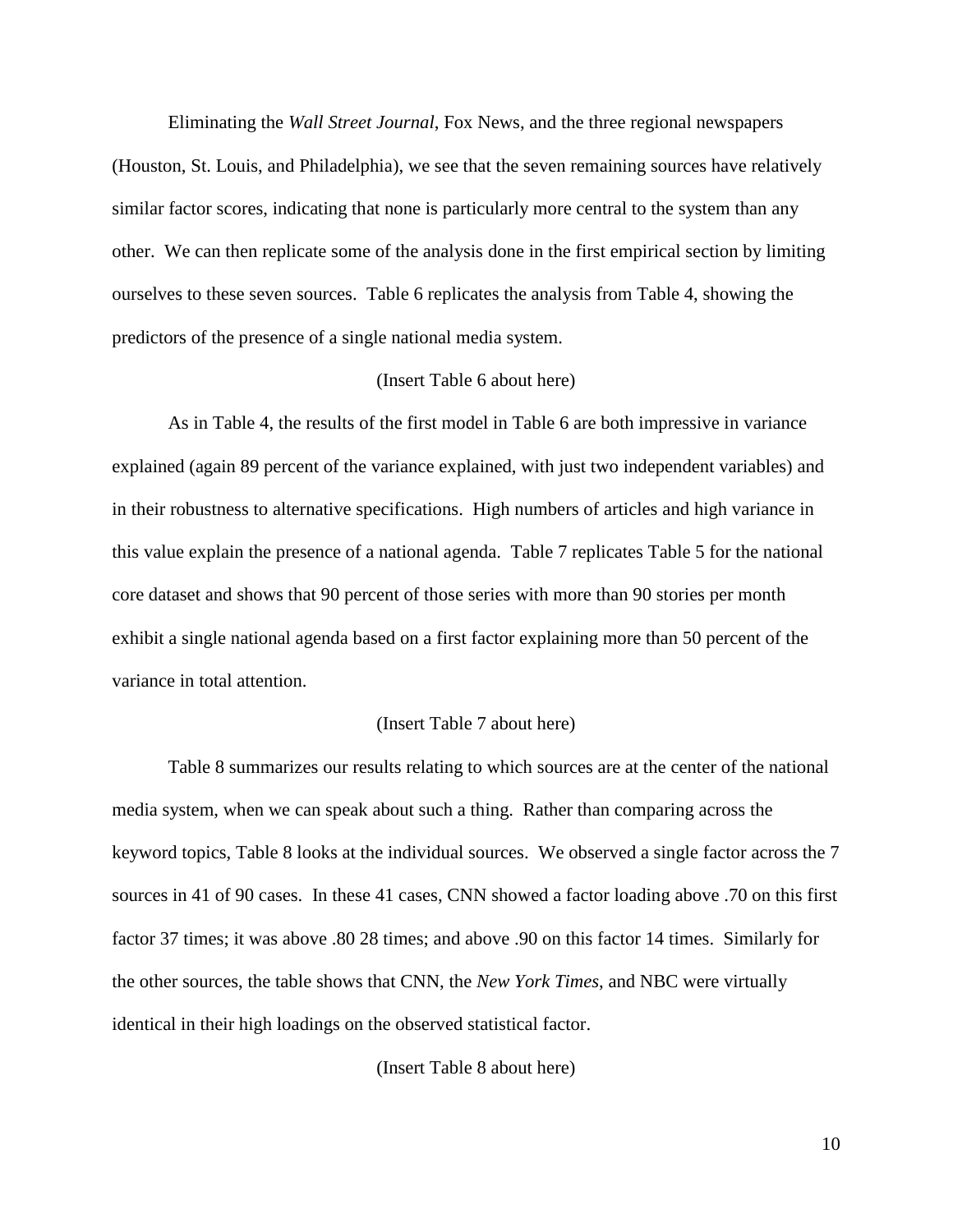Table 9 extends the analysis from Table 7 and shows the predicted value of the strength of the first factor when we manipulate the mean number of articles as well as the spike variable. Looking at the first row, if we had relatively low coverage (23 articles per month) and no particularly strong spike in coverage (maximum  $= 67$  stories), then the first factor is predicted to explain 34 percent of the variance in media coverage. Moving to high average coverage (90 articles) with a strong peak in the data (611 articles) generates an expected value of 72 percent variance explained.

#### (Insert Table 9 about here)

We can say based on this that a single national media agenda is likely to exist if there is high coverage, high variance in the coverage over time, and if we look at the core data sources listed in Table 8 rather than regional newspapers, the *Wall Street Journal*, or Fox News.

## **Discussion**

We have provided a simple but empirically the most extensive study to date of the conditions under which a disparate set of electronic and print media cover the same news stories. Using our new and expansive dataset covering 90 policy and non-policy topic areas across 12 sources over as much as 30 years, we show that the presence or absence of a single national media agenda can be explained by two main factors: how much coverage a topic receives, and whether an event producing a spike in attention occurs. Roughly 90 percent of the variation in the explanatory power of a national media factor score can be explained by these two explanatory variables.

We also find that there are variations across sources with how they load onto the primary media factor. National sources such as the *New York Times* and CNN perform particularly well on the first media factor, with others like the *Wall Street Journal* and the *Philadelphia Inquirer* showing more variation relative to the primary factor. Testing the national core set using the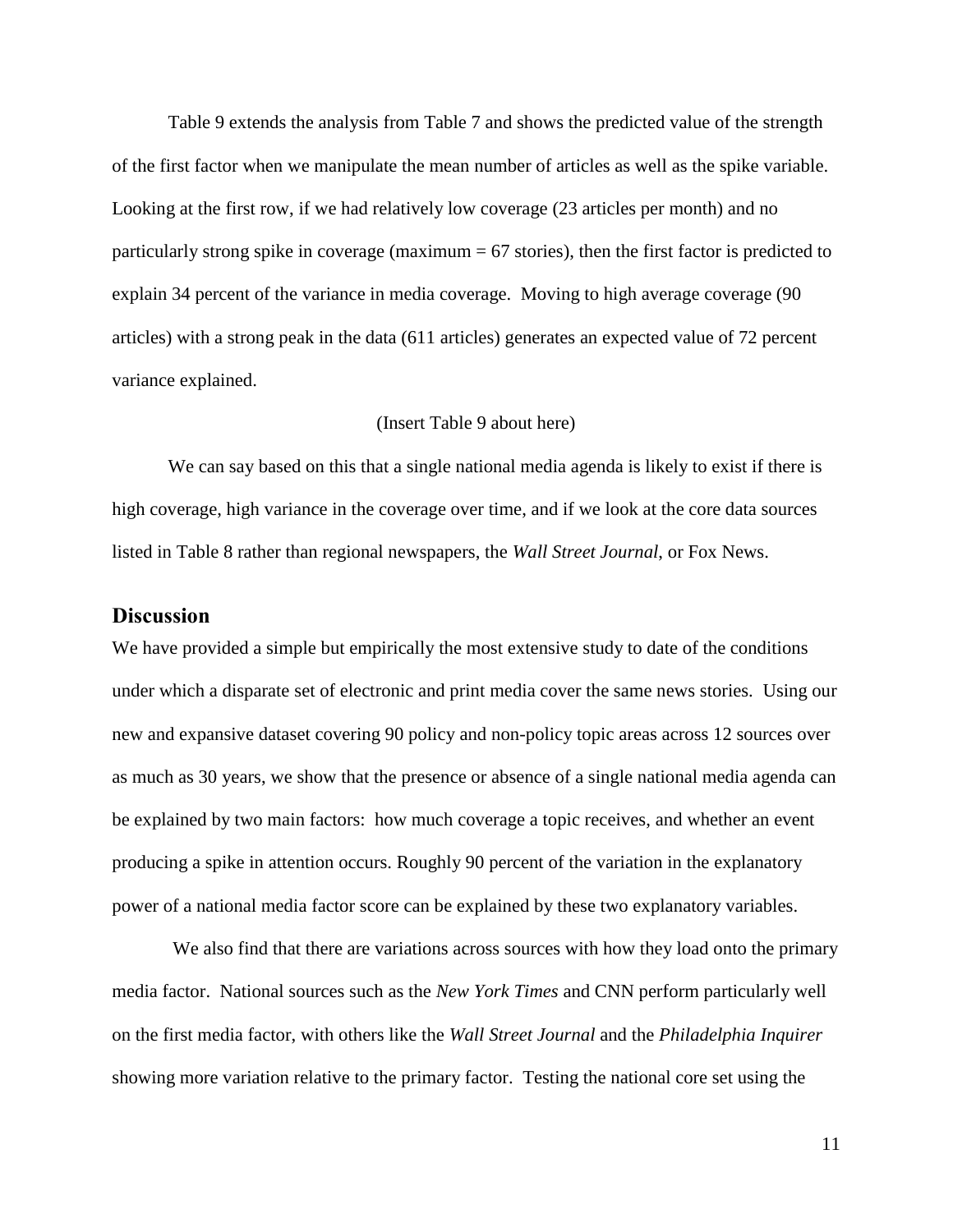models from testing the entire series, we find similar effects on the proportion of variance from the mean and event spike. Further tests show that the *New York Times*, CNN, and NBC have particularly high loadings across cases with a single media factor.

There is no right answer about whether an analyst need or need not include many media sources in measuring the media agenda. It depends on the theoretical question being investigated, of course. But rather than give a blanket statement about whether one must or must not include many sources, it is more useful to think of the question in a different way. There are clear indications that for cases with high average stories per month and with high variation in how many stories appear each month, virtually any source will show similar patterns to the others. Therefore it may be a waste of resources to construct a complicated media index in these cases. (Of course, depending on how the data are collected, the additional resources for a broader rather than a narrower data collection project may be trivial so there is no reason to limit oneself to a single source.) For cases with low average coverage, and not spikes in attention related to focusing events, on the other hand, it may be misleading even to use the concept of "media agenda." In these cases, no single factor emerges and what we see in the data appears to be completely idiosyncratic patterns across the different sources. Some of these topics are relatively surprising as one might expect that something like "water pollution" would be an important enough topic that a general media factor would be clear. In those cases with no single media agenda, we do not believe that an index is any more useful than a particular source. Rather, the data coming from any media search, with low counts, are unreliable and should not be used as an indicator of media concern with the issue. Sometimes it is important to admit that a measurement strategy has simply failed. The appropriate response in these cases is to ensure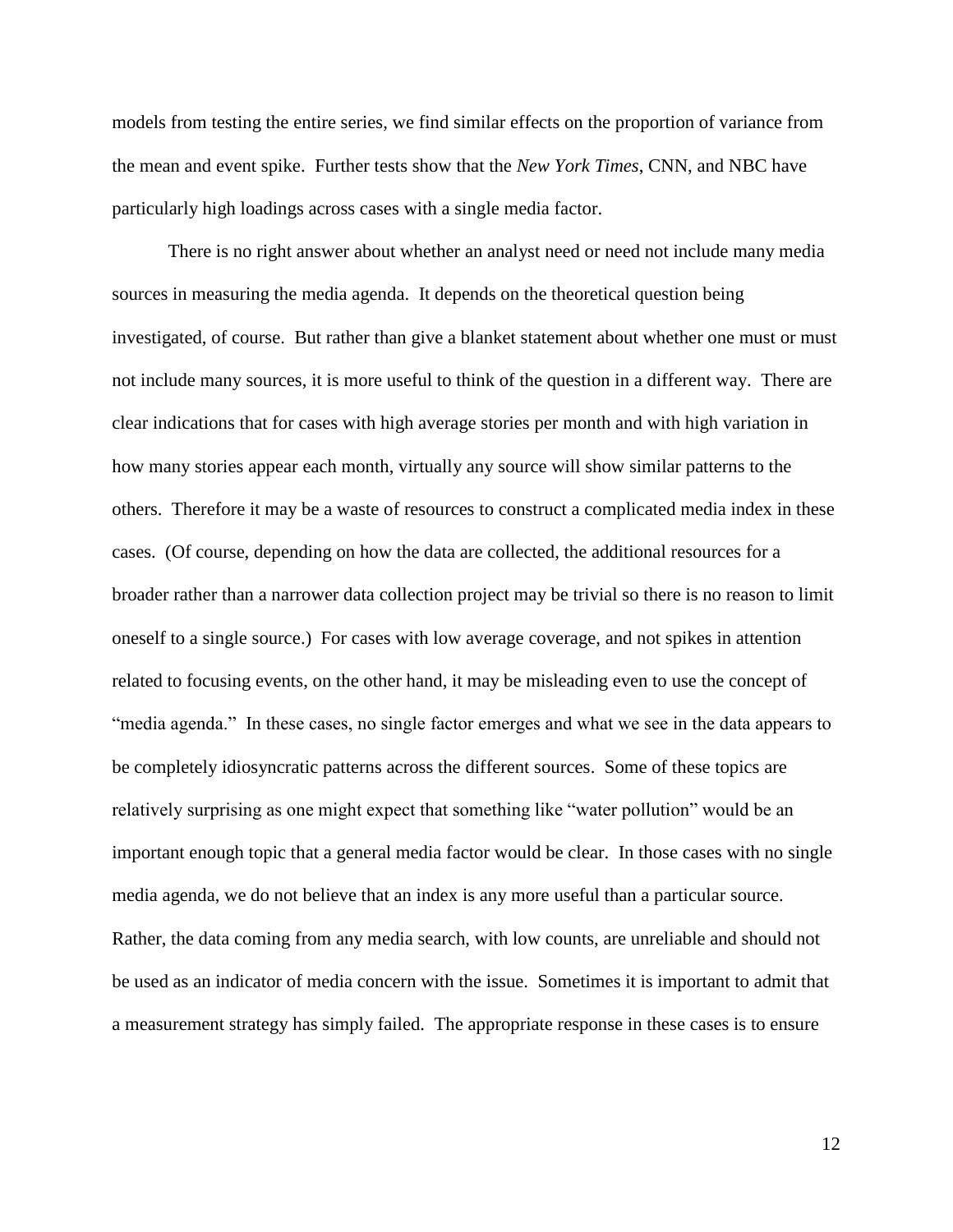that the keyword searches generate enough hits to rise above the random background noise that affects all such searches.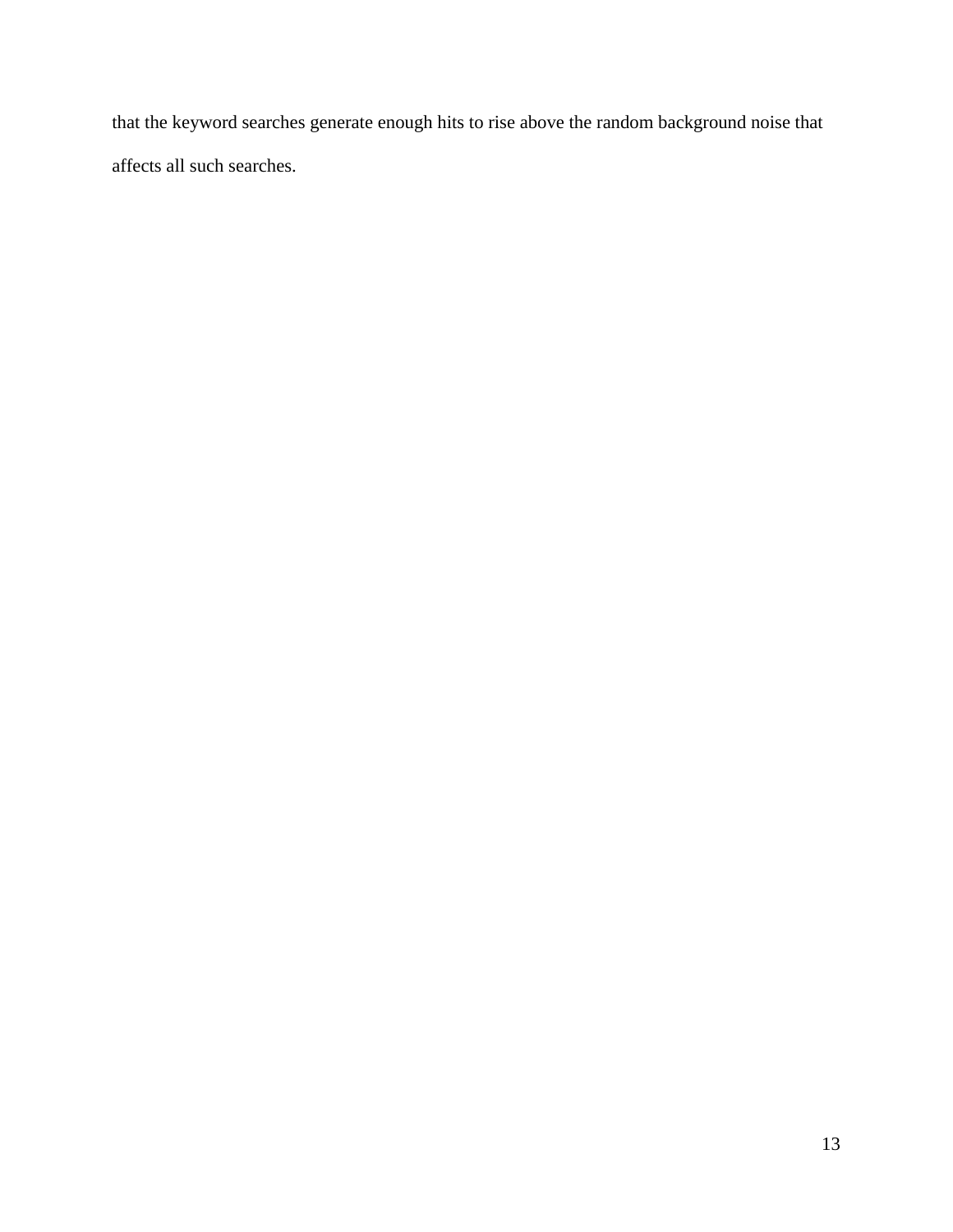## **References**

- Baumgartner, Frank R. and Bryan D. Jones. 1993. *Agendas and Instability in American Politics.* Chicago: University of Chicago Press.
- Baumgartner, Frank R., Suzanna L. De Boef and Amber E. Boydstun. 2008. *The Decline of the Death Penalty and the Discovery of Innocence.* New York: Cambridge University Press.
- Behr, Roy L. and Shanto Iyengar. 1985. Television News, Real-World Cues, and Changes in the Public Agenda. *Public Opinion Quarterly.* 49(1): 38-57.
- Brody, Richard A. 1991. *Assessing the President: The Media, Elite Opinion, and Polls.* Stanford: Stanford University Press.
- Cohen, Bernard C. 1963. *The Press and Foreign Policy*. Princeton: Princeton University Press.
- Edwards, George C., and B. Dan Wood. 1999. Who Influences Whom? The President, Congress, and the Media. *American Political Science Review*. 93(2): 327-344.
- Edwards, George C., III, William Mitchell, and Reed Welch. 1995. Explaining Presidential Approval: The Significance of Issue Salience. *American Journal of Political Science.* 39:108-134.
- Entman, Robert M. 1989. How the Media Affect What People Think: An Information Processing Approach. *Journal of Politics*. 51(2): 347-370.
- Gans, Herbert J. 1979. *Deciding What's News: A Study of CBS Evening News, NBC Nightly News, Newsweek, and Time*. Chicago: Northwestern University Press.
- Goldstein, Kenneth M. 1999. *Interest Groups, Lobbying, and Participation in America*. New York: Cambridge University Press.
- Hamilton, James T. 2006. *All the News That's Fit to Sell: How the Market Transforms Information Into News*. Princeton: Princeton University Press.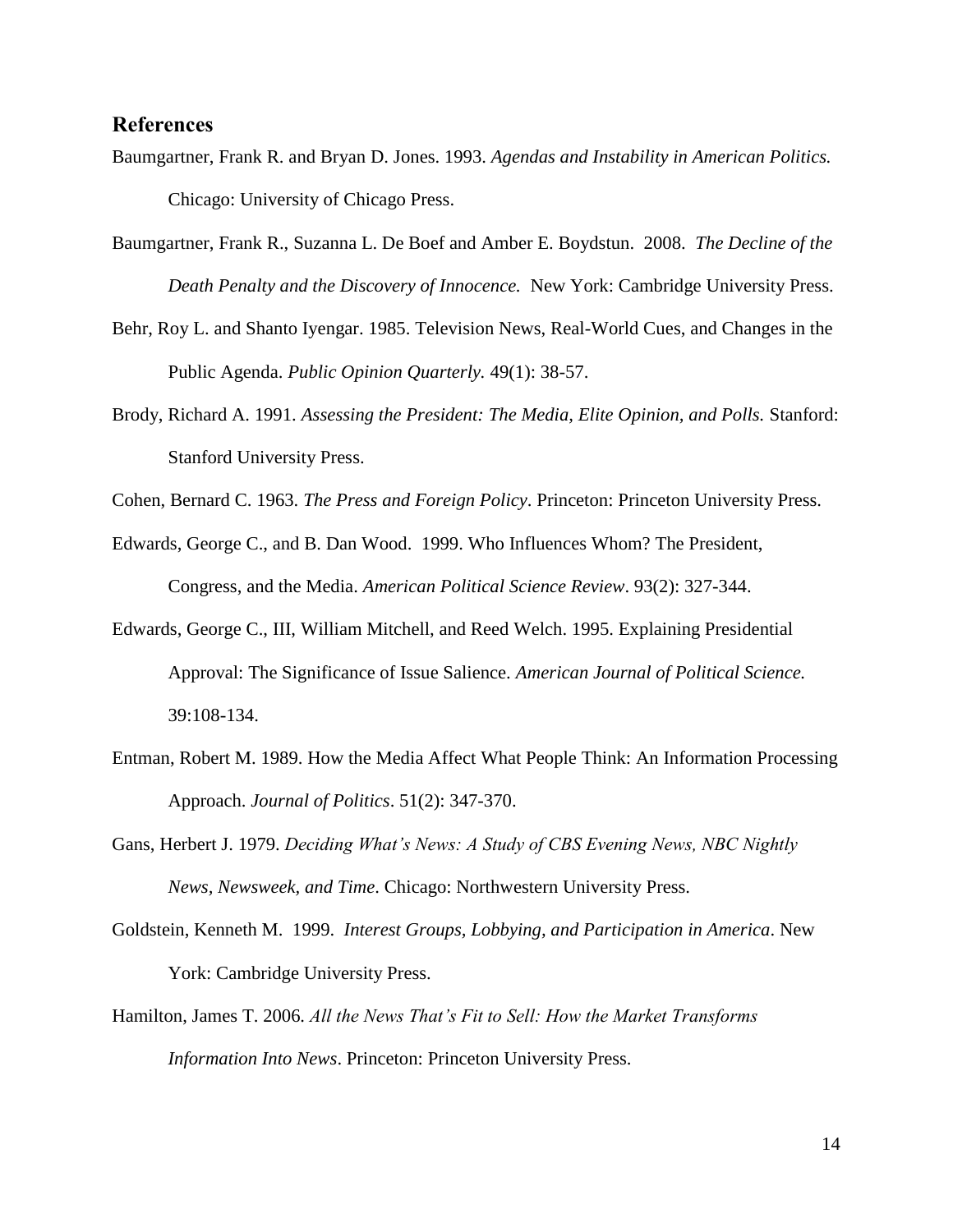- Kellstedt, Paul M. 2003. *The Mass Media and the Dynamics of American Racial Attitudes.* New York: Cambridge University Press.
- Kernell, Samuel. 1997. *Going Public: New Strategies of Presidential Leadership*. 3rd ed. Washington, DC: CQ Press.
- Kollman, Ken. 1998. *Outside Lobbying: Public Opinion and Interest Group Strategies*. Princeton: Princeton University Press.
- Kosicki, Gerald M. 1993. Problems and Opportunities in Agenda-Setting Research. *Journal of Communication.* 43:100-127.
- McCombs, Maxwell E. and Donald L. Shaw. 1972. The Agenda-Setting Function of Mass Media. *Public Opinion Quarterly*. 36(2): 176-187.
- Smith, Mark A. 2000. *American Business and Political Power: Public Opinion, Elections, and Democracy*. Chicago: University of Chicago Press.
- Soroka, Stuart N. 2002. *Agenda-Setting Dynamics in Canada.* Vancouver: University of British Columbia Press.
- Woolley, John T. 2000. Using Media-Based Data in Studies of Politics. *American Journal of Political Science*. 44(1): 156-173.
- Zaller, John. 1992. *The Nature and Origin of Mass Opinion.* New York: Cambridge University Press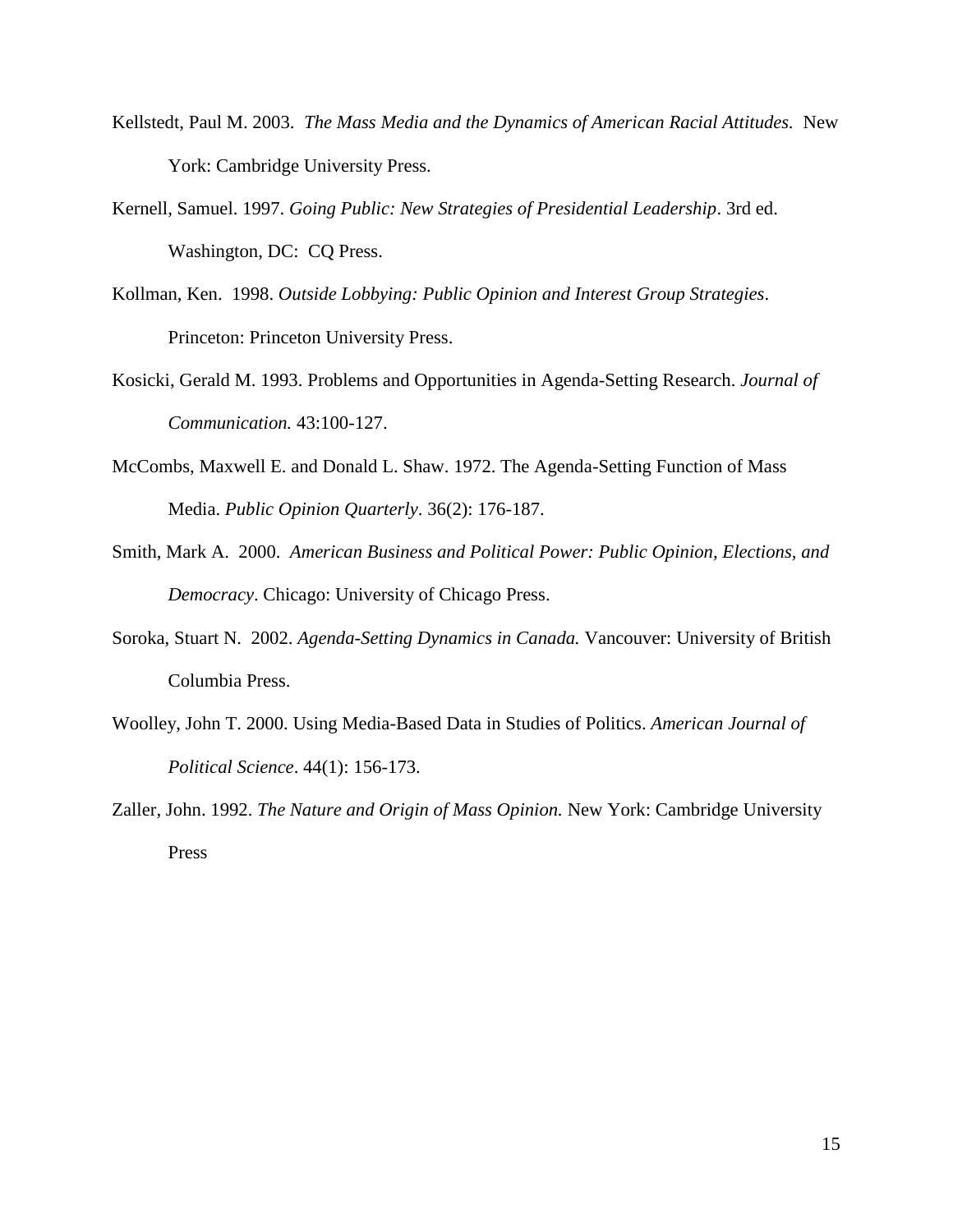## **Appendix A. Constructing our Keyword Database**

We sought to create a large list of keywords that would cover the full range of topics related to public policy and some that were unrelated to government. We used the topic codebook of the policy agendas project [\(www.policyagendas.org\)](http://www.policyagendas.org/) to provide a list of topics. Within each major topic we sought more particular subtopics that could reasonably be searched with keywords. However, we sought to avoid false hits more than we sought to cover the full range of issues included in that subtopic. Therefore, the keyword searches listed here should not be understood to replicate the associated agendas project subtopic; they are almost always much more narrow in scope. To ensure clean searches, we followed an iterative process. We first ran a set of simple search terms and read the results. If there were many false hits we revised the search terms in order to eliminate them while still producing a clean set of hits related to the topic of interest. We then ran the revised search and read those results. We continued this process until fewer than 15% of the articles sampled were false hits. In cases where we could not achieve this level of accuracy, we abandoned that search. So our 90 searches can all be understood has having been vetted until they produced at least 85 percent positive hits. We chose this threshold because of experience suggesting that it is sufficient to produce reliable counts over time; ultimately we are interested in how many stories appear in each month. Table 2 lists the terms and associated agendas project subtopic codes.

We hired students to conduct the searches for each of the keywords listed in Table 2 through Lexis. This generated a large number of full-text files consisting of the text of the story as well as a variety of identifying variables such as the date, source, byline, and embedded keywords. These text files were then run through a data parser to convert he text-based results into a database that we could more easily analyze. For this paper, we focus on just two pieces of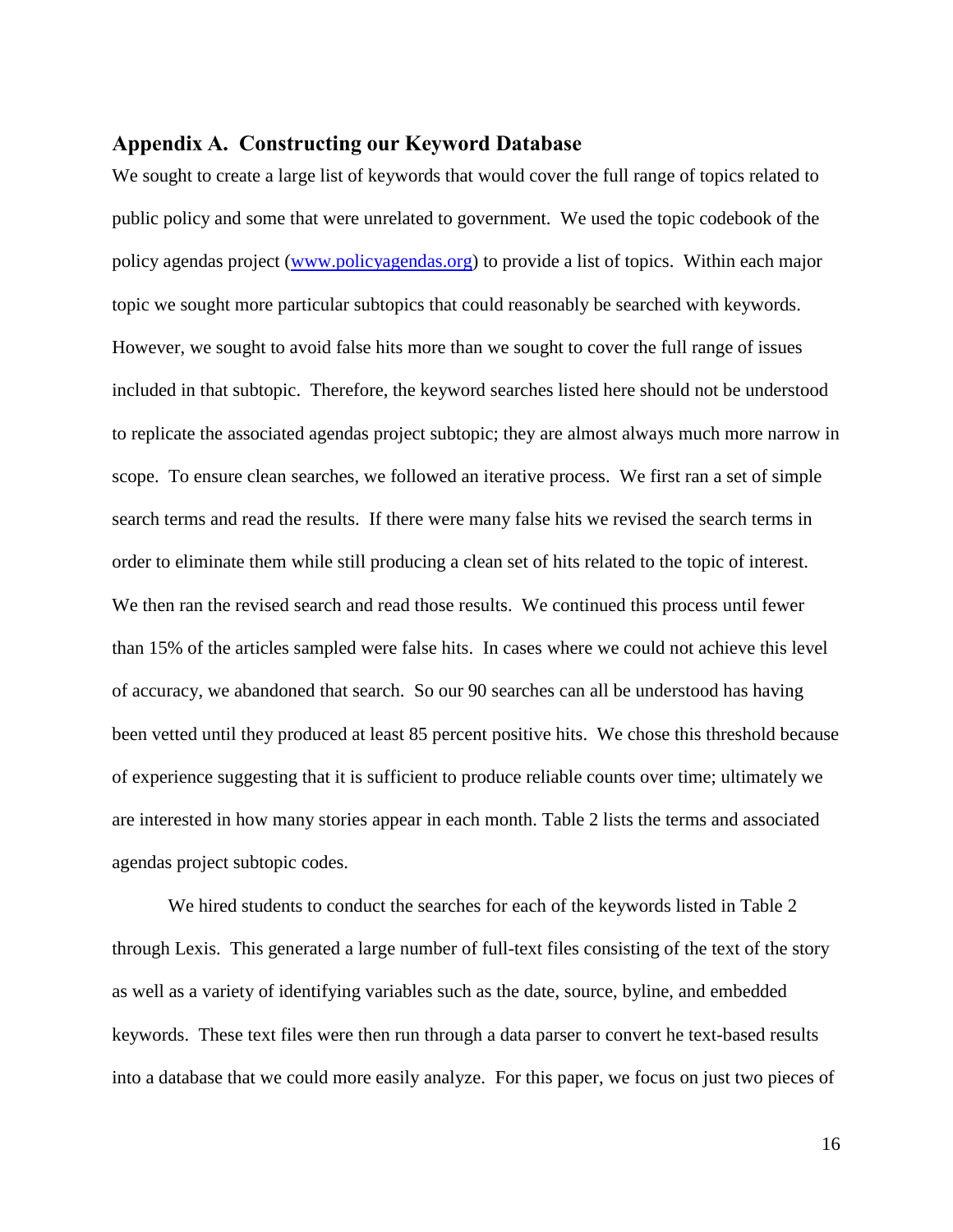information: the date and the source. We then used Stata's "collapse" command to create counts of numbers of stories for each keyword and each source by month, or 361 observations for the longest series, as indicated in Table 1.

With a database that listed the number of hits in each of our 12 sources for each month available from 1980 through 2010, we then used Stata's "factor" command to extract the factors present for each of the 90 monthly series; note that in these analyses each source is a variable, and we ran them separately for each of the 90 keyword searches. The results of the factor analysis (e.g, the eigenvalue associated with the first extracted factor) then became a variable in another dataset with 90 observations, used for the regressions reported in this paper.

We performed a variety of robustness checks on our factor analyses designed to test potential variations due to time and sources, including testing for variations when adding in or leaving out CNN or the *Wall Street Journal*, to see whether removing or adding in the two would result in different factor loadings (CNN because of its larger article space and ability to update throughout the day, the *Wall Street Journal* because of its specific business focus and that Lexis-Nexis only provides abstracts for the articles.). The tests of variation removing and adding both to the factor analysis showed no significant or systematic differences in the pattern of the data when using the two sources in factor analysis.

We finally settled on two series of factor analysis to use for data analysis. The first is the entire dataset of 12 sources run together as one factor analysis. The second is a national core dataset of the 7 sources that loaded the most frequently and generally on the first factor. These sources are ABC News, CBS News, CNN, NBC, *The New York Times*, *The Washington Post*, and *USA Today*.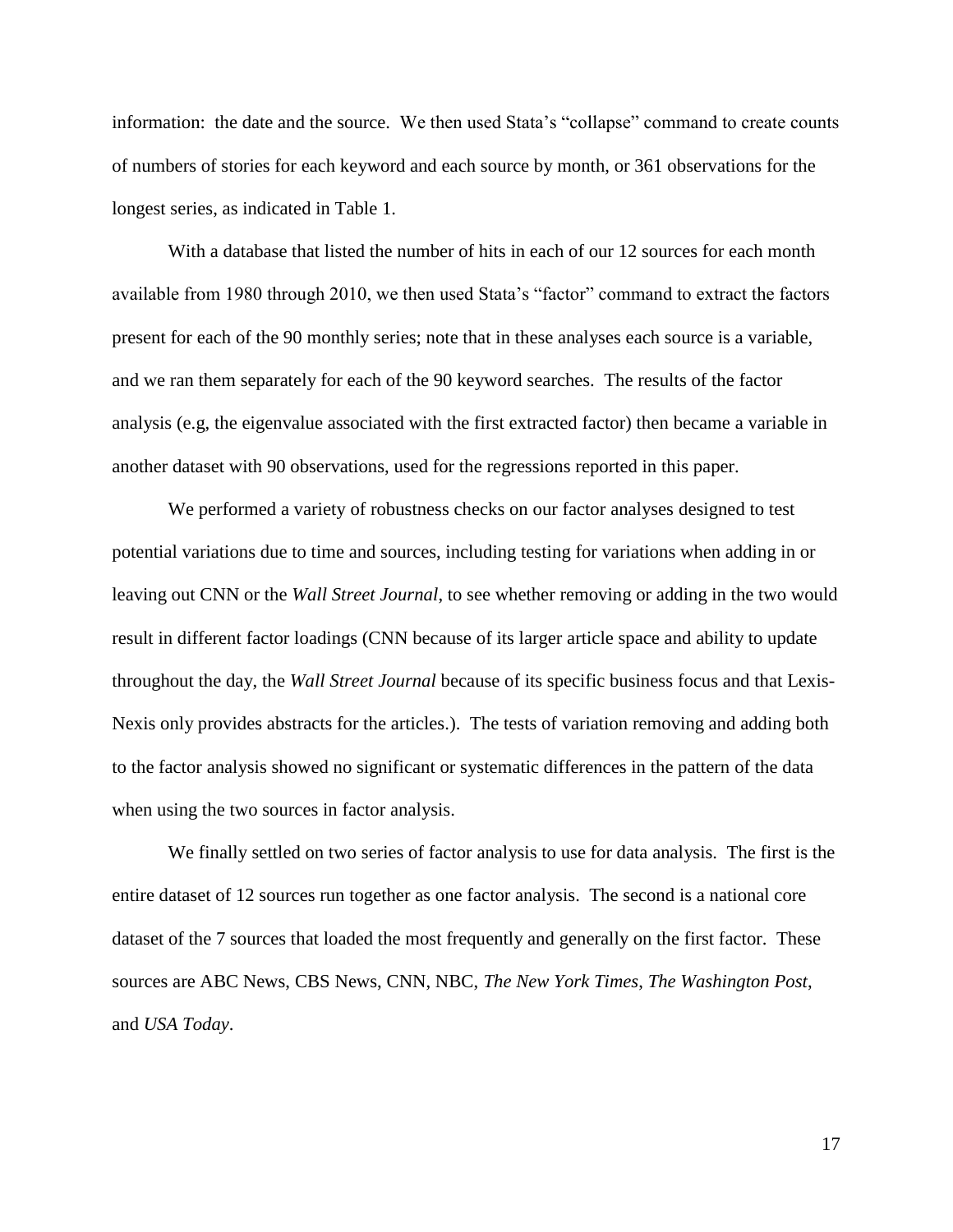# **Tables and Figures**

| Source Name                 | <b>Start Date</b>      | <b>Months Available</b> |
|-----------------------------|------------------------|-------------------------|
| Fox News                    | November 26, 1997      | 151                     |
| <b>NBC</b>                  | January 1, 1997        | 162                     |
| The Philadelphia Inquirer   | January 1, 1994        | 197                     |
| The Houston Chronicle       | September 15, 1991     | 225                     |
| <b>CBS</b>                  | February 1, 1990       | 244                     |
| <b>CNN</b>                  | <b>January 1, 1990</b> | 245                     |
| <b>USA</b> Today            | January 3, 1989        | 257                     |
| The St. Louis Post-Dispatch | January 1, 1989        | 257                     |
| ABC                         | June 1, 1980           | 361                     |
| The Wall Street Journal     | June 1, 1980           | 361                     |
| The New York Times          | June 1, 1980           | 361                     |
| The Washington Post         | June 1, 1980           | 361                     |

Table 1: Media Sources and Dates Available for Search.

Note: Searches were conducted from the first date available through June 30, 2010, which determines the number of months available listed in the last column. All searches were conducted through Lexis-Nexis.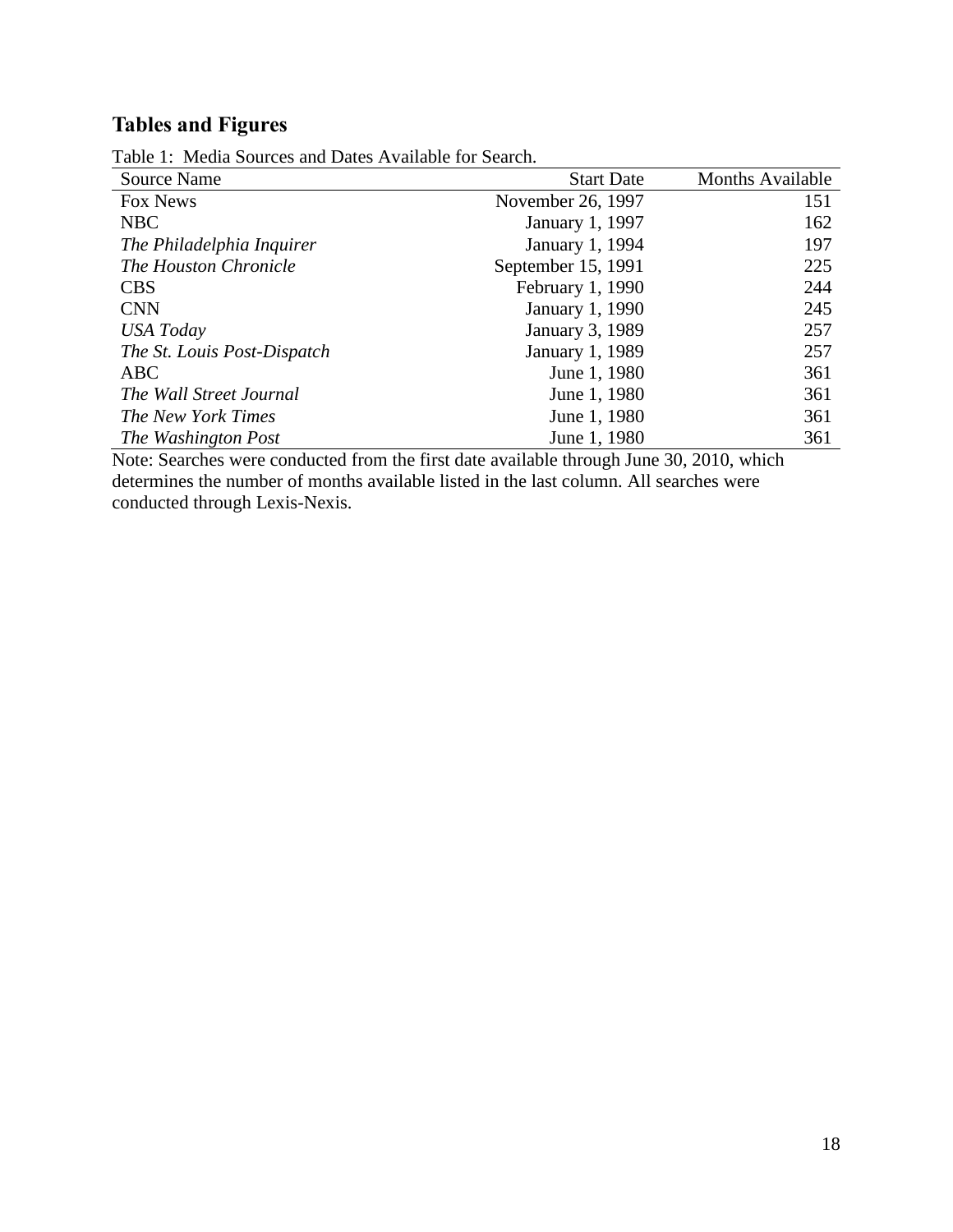| Agendas |                                   |                                                                       |               |                |
|---------|-----------------------------------|-----------------------------------------------------------------------|---------------|----------------|
| Project |                                   |                                                                       | Mean          |                |
| Code    | Description                       | Search Term                                                           | Articles      | Rank           |
| 1302    | Poverty and<br>Assistance for     | BODY("Aid to Families with<br>Dependent Children" OR AFDC OR          | 1.7           | $\mathbf{1}$   |
|         | Low-Income                        | "Temporary Assistance for Needy                                       |               |                |
|         | Families                          | Families")                                                            |               |                |
| 205     | Handicap or                       | BODY(handicap! OR disabled OR                                         | $2.2 \quad 2$ |                |
|         | Disease                           | "chronic illness" w/5 "discrimination"                                |               |                |
|         | Discrimination                    | AND (U.S. OR United States OR                                         |               |                |
|         |                                   | America!)                                                             |               |                |
| 505     | Fair labor                        | BODY("minimum wage" w/5 (rate                                         | 2.2           | 3              |
|         | standards                         | OR regulation))                                                       |               |                |
| 2701    | Fires                             | BODY("forest fire" w/ 15 (damage                                      | 2.6           | $\overline{4}$ |
|         |                                   | OR disaster OR fight))                                                |               |                |
| 1900    | <b>General State</b>              | BODY("US Department of State")                                        | 3             | 5              |
|         | Department                        |                                                                       |               |                |
| 401     | Food Inspection                   | BODY(food w/5 (inspection OR                                          | 4.4           | - 6            |
|         | and                               | regulation) w/15 (U.S. OR United                                      |               |                |
|         | Safety(inspection                 | States OR America!))                                                  |               |                |
|         | of domestic and                   |                                                                       |               |                |
|         | imported food)                    |                                                                       |               |                |
| 2105    | U.S.                              | BODY ("Puerto Rico" OR Guam OR                                        | 4.6 7         |                |
|         | Dependencies                      | "American Somoa" w/10 (statehood                                      |               |                |
|         | and Territorial                   | OR policy!)                                                           |               |                |
|         | <b>Issues</b>                     |                                                                       |               |                |
| 604     | Vocational                        | BODY (vocational w/5 education                                        | 5.7           | 8              |
|         | Education                         | AND (U.S. OR United States OR                                         |               |                |
|         |                                   | America!))                                                            |               |                |
| 2102    | Native American<br><b>Affairs</b> | <b>BODY</b> ("Native American" OR<br>"American Indian" w/5 (education | 7.2           | 9              |
|         |                                   | OR court! OR health OR casino))                                       |               |                |
| 108     | Industrial policy                 | BODY(("industry" or "industrial")                                     | 7.5 10        |                |
|         |                                   | $w/15$ "productivity")                                                |               |                |
| 1707    | <b>Broadcast</b>                  | <b>BODY</b> ("Federal Communication                                   | 8.2           | -11            |
|         | Industry                          | Commission")                                                          |               |                |
|         | Regulation (TV,                   |                                                                       |               |                |
|         | Cable, Radio)                     |                                                                       |               |                |
| 402     | <b>Farm Subsidies</b>             | BODY((farm! OR agriculture) w/5                                       | 8.9           | 12             |
|         |                                   | (subsidy! OR "price support")) $w/15$                                 |               |                |
|         |                                   | (U.S. OR United States OR                                             |               |                |
|         |                                   | America!))                                                            |               |                |
| 1408    | Elderly and                       | BODY(housing w/5 (elderly OR                                          | 9.1           | 13             |
|         | Handicapped                       | handicapped))                                                         |               |                |
|         | Housing                           |                                                                       |               |                |

Table 2: Search Terms and Number of Articles Per Month.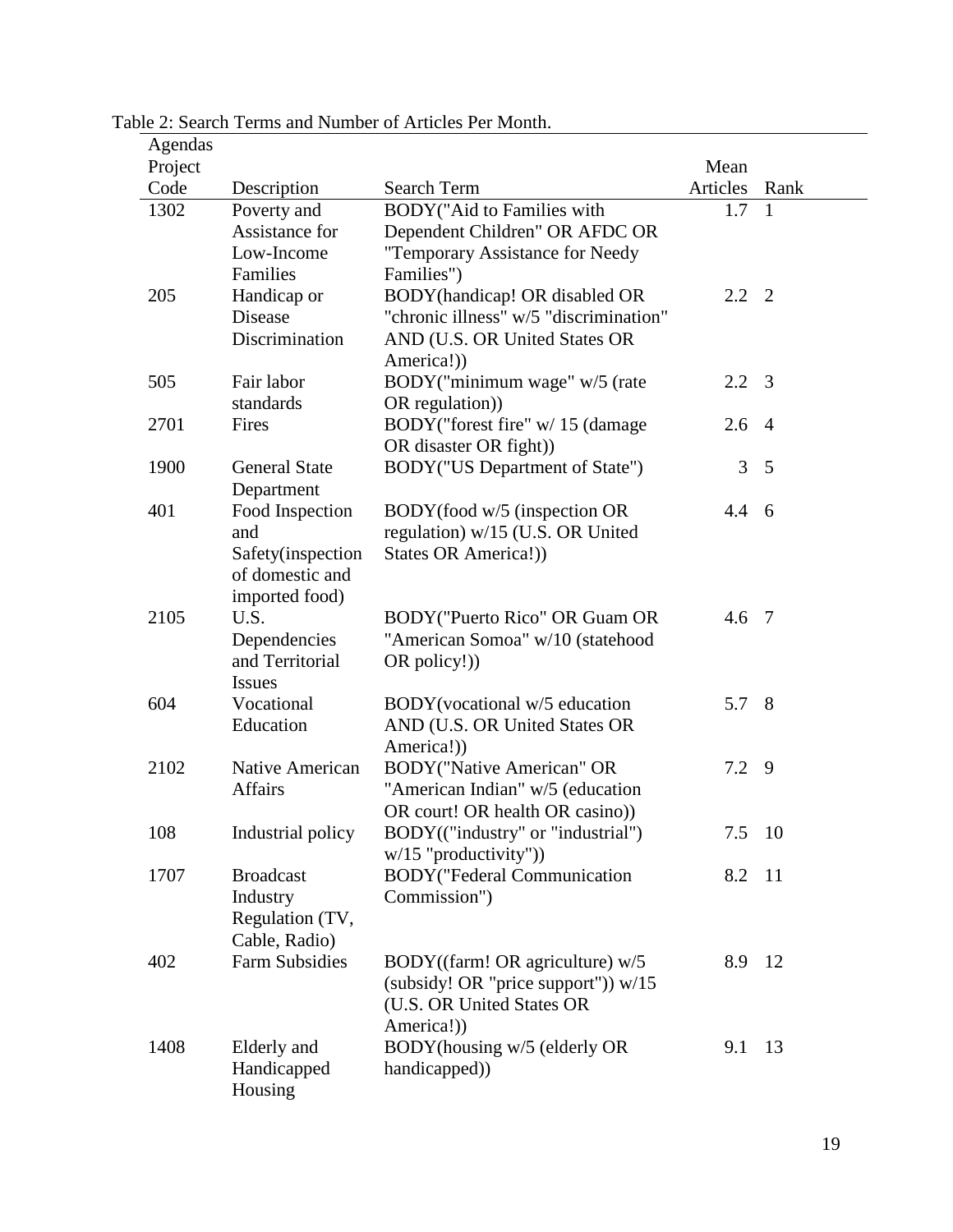| 207  | Freedom of<br>Speech &<br>Religion                                              | BODY("school prayer")                                                                                                  | 10.5 | 14 |
|------|---------------------------------------------------------------------------------|------------------------------------------------------------------------------------------------------------------------|------|----|
| 2801 | Arts and<br>Entertainment                                                       | BODY("Opera" w/5 (opening))                                                                                            | 11.1 | 15 |
| 204  | Age<br>discrimination                                                           | BODY(age w/5 "discrimination"<br>AND (U.S. OR United States OR<br>America!))                                           | 11.2 | 16 |
| 802  | Electricity and<br>Hydroelectricity                                             | BODY(hydroelectric AND (U.S. OR<br>United States))                                                                     | 11.4 | 17 |
| 405  | Animal and Crop<br>Disease and Pest<br>Control                                  | BODY("pest control")                                                                                                   | 12.3 | 18 |
| 701  | Drinking Water<br>Safety                                                        | BODY("water pollution")                                                                                                | 12.3 | 19 |
| 1205 | Prisons                                                                         | BODY(prison! w/5 (construction OR<br>contracts OR overcrowding)                                                        | 12.6 | 20 |
| 103  | Unemployment<br>Rate                                                            | BODY(("unemployment rate" OR<br>"joblessness" OR "jobless rate") w/5<br>(United States OR U.S. OR<br>America!))        | 12.9 | 21 |
| 2904 | Sports and<br>Recreation                                                        | BODY("beach volleyball")                                                                                               | 15.7 | 22 |
| 201  | <b>Ethnic Group</b><br>Discrimination                                           | BODY(("race" OR "ethnicity" OR<br>"ethnic group") w/5 "discrimination")<br>AND (U.S. OR United States OR<br>America!)) | 16   | 23 |
| 504  | Employee<br>Relations and<br><b>Labor Unions</b>                                | <b>BODY(NLRB)</b>                                                                                                      | 16.3 | 24 |
| 2100 | General Interior                                                                | BODY ("Department of Interior")                                                                                        | 16.9 | 25 |
| 206  | <b>Voting Rights</b><br>and Issues                                              | BODY("Voting Rights Act")                                                                                              | 21   | 26 |
| 508  | <b>Parental Leave</b><br>and Child Care                                         | BODY (leave w/5 (paternity OR<br>maternity OR parental)                                                                | 21   | 27 |
| 1915 | Panama Canal<br><b>Issues and Other</b><br>International<br><b>Canal Issues</b> | BODY("Panama Canal")                                                                                                   | 21.2 | 28 |
| 501  | <b>Workplace Safety</b>                                                         | BODY(OSHA)                                                                                                             | 22.2 | 29 |
| 1708 | Weather<br>Forecasting and<br>Related Issues,<br>NOAA,<br>Oceanography          | BODY(NOAA)                                                                                                             | 22.9 | 30 |
| 603  | Education of                                                                    | BODY (education AND ("Head Start"                                                                                      | 23.3 | 31 |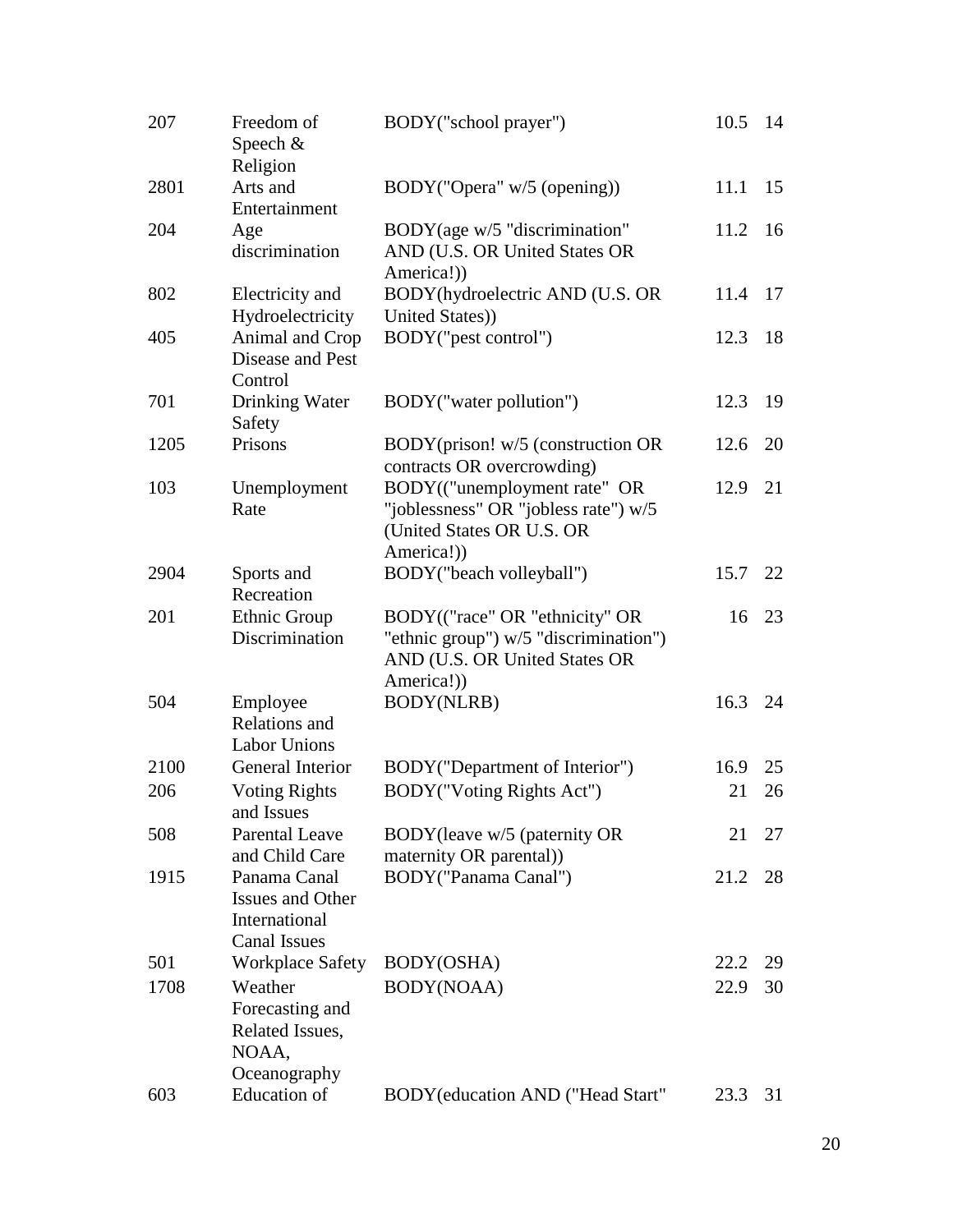|      | Underprivileged<br><b>Students</b>                                          | OR NHSA))                                                                                  |      |    |
|------|-----------------------------------------------------------------------------|--------------------------------------------------------------------------------------------|------|----|
| 2603 | Weather and<br><b>Natural Disasters</b>                                     | BODY("drought" $w/15$ ("rain"))                                                            | 26   | 32 |
| 1798 | Research and                                                                | <b>BODY</b> ("National Science                                                             | 27.2 | 33 |
|      | Development                                                                 | Foundation")                                                                               |      |    |
| 2702 | Fires                                                                       | BODY("house fire")                                                                         | 28.4 | 34 |
| 1203 | <b>Illegal Drug</b><br>Production,<br>Trafficking, and<br>Control           | <b>BODY</b> ("Drug Enforcement<br>Administration")                                         | 32.7 | 35 |
| 1605 | Arms Control and<br>Nuclear<br>Nonproliferation                             | <b>BODY</b> (nonproliferation OR "Arms<br>Control and Disarmament Agency")                 | 33.2 | 36 |
| 202  | Gender and                                                                  | BODY(("women" OR "sex" OR                                                                  | 36.5 | 37 |
|      | sexual orientation<br>discrimination                                        | "sexual orientation") w/5<br>"discrimination") AND (U.S. OR<br>United States OR America!)) |      |    |
| 704  | Hazardous Waste                                                             | BODY(waste w/5 (hazardous OR<br>toxic))                                                    | 38.2 | 38 |
| 705  | Air polution                                                                | BODY("air pollution" AND (U.S. OR<br>United States OR America!))                           | 38.5 | 39 |
| 2804 | Arts and<br>Entertainment                                                   | BODY("book review")                                                                        | 39.2 | 40 |
| 1403 | Urban Economic<br>Development and<br>General Urban<br><b>Issues</b>         | BODY(urban w/5 (revitalization OR<br>renewal OR sprawl OR "economic<br>development"))      | 41.5 | 41 |
| 1006 | Highway<br>Construction,<br>Maintenance, and<br>Safety, Auto<br>Safety      | <b>BODY</b> ("National Highway Traffic<br>Safety Administration" OR NHTSA)                 | 42.4 | 42 |
| 1808 | <b>Exchange Rates</b><br>and Related<br><b>Issues</b>                       | BODY ("exchange rate")                                                                     | 43.5 | 43 |
| 1802 | Trade<br>Negotiations,<br>Disputes, and<br>Agreements                       | <b>BODY(NAFTA OR GATT OR "most</b><br>favored nation")                                     | 45.1 | 44 |
| 1301 | Food Stamps,<br>Food Assistance,<br>and Nutrition<br>Monitoring<br>Programs | BODY("Food stamps" OR "WIC")                                                               | 56.4 | 45 |
| 2802 | Arts and                                                                    | BODY("Brad Pitt")                                                                          | 61.9 | 46 |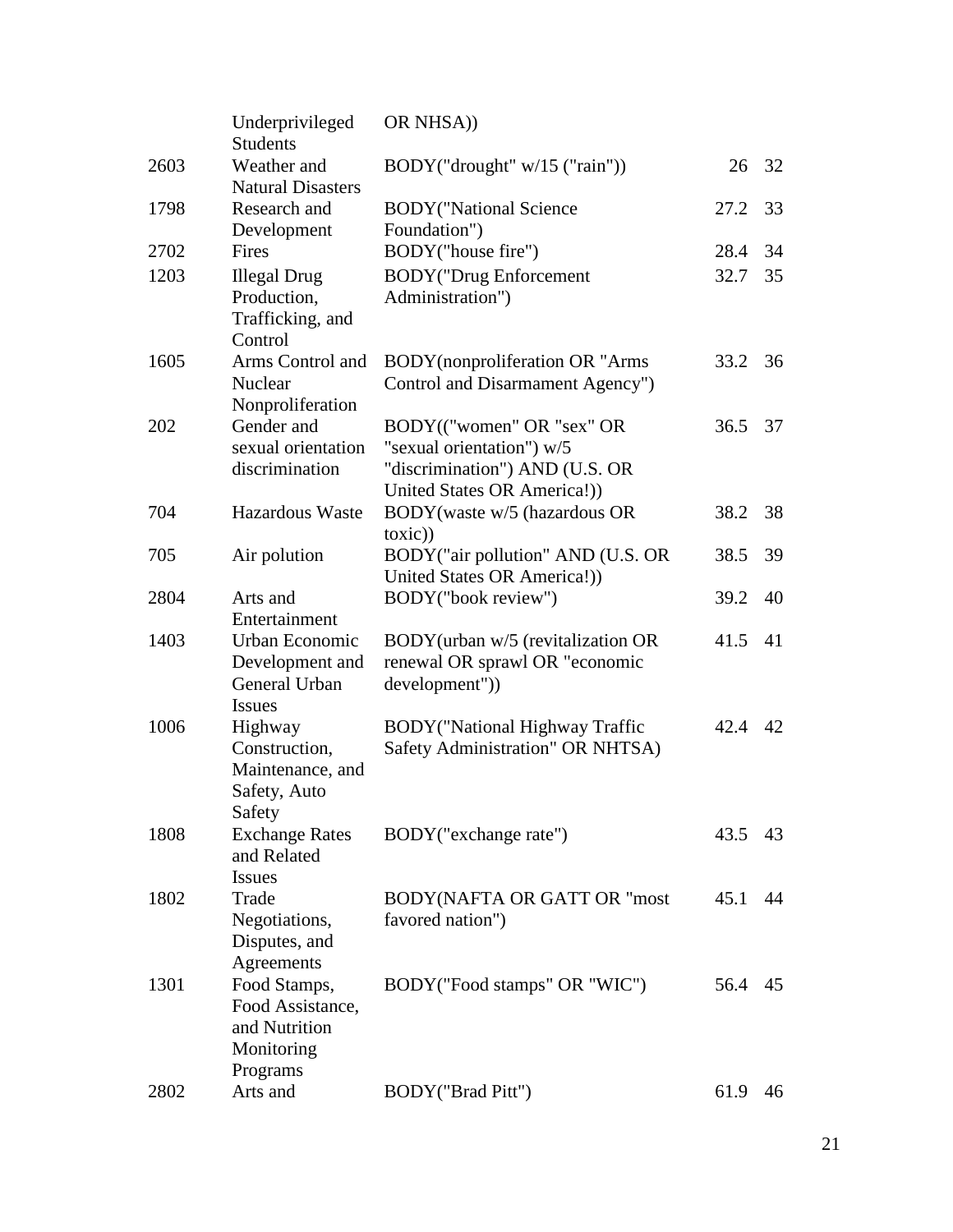|      | Entertainment                                                                  |                                                                                    |         |    |
|------|--------------------------------------------------------------------------------|------------------------------------------------------------------------------------|---------|----|
| 1001 | <b>Mass Transit</b>                                                            | BODY("mass transit")                                                               | 63.7    | 47 |
| 343  | Controlled and<br><b>Illegal Drug</b><br>Abuse,<br>Treatment, and<br>Education | BODY("drug abuse")                                                                 | 64.1    | 48 |
| 335  | Prescription Drug<br>Costs and<br>coverage                                     | BODY("prescription drug!" w/5<br>(cost! OR price! OR coverage))                    | 66      | 49 |
| 709  | Species and<br><b>Forest Protection</b>                                        | BODY ("endangered species")                                                        | 66.3    | 50 |
| 1609 | <b>VA</b> Issues                                                               | BODY ("veterans affairs")                                                          | 68.1    | 51 |
| 1807 | Tariff and Import<br>Restrictions,<br>Import<br>Regulation                     | BODY(tariff! or "import quota!")                                                   | 71.7    | 52 |
| 1005 | Railroad<br>Transportation<br>and Safety                                       | BODY(AMTRAK)                                                                       | 77.1    | 53 |
| 1401 | Housing and<br>Community<br>Development                                        | BODY(HUD)                                                                          | 77.4    | 54 |
| 1523 | Domestic<br>Disaster Relief                                                    | <b>BODY</b> ("Federal Emergency<br>Management Agency")                             | 79.6    | 55 |
| 1500 | General<br>Commerce                                                            | BODY("Department of Commerce"<br>OR "National Bureau of Standards")                | 84.7    | 56 |
| 601  | <b>Higher Education</b>                                                        | BODY(student! w/5 (loan! OR<br>grant!))                                            | 86.4    | 57 |
| 1800 | General Foreign<br>Trade                                                       | BODY("Federal Trade Commission")                                                   | 87      | 58 |
| 400  | General<br>Agriculture                                                         | BODY("Department of Agriculture"<br>OR DOA)                                        | 88.6 59 |    |
| 302  | <b>HMOs</b>                                                                    | BODY("HMO")                                                                        | 89.6    | 60 |
| 806  | Alternative and<br>Renewable<br>Energy                                         | BODY(energy w/5 (solar OR wind<br>OR alternative))                                 | 90.1    | 61 |
| 1202 | White Collar<br>Crime and<br><b>Organized Crime</b>                            | BODY(crime w/5 ("white collar" OR<br>organized)                                    | 94.6    | 62 |
| 2903 | Sports and<br>Recreation                                                       | BODY("LPGA")                                                                       | 96.3    | 63 |
| 606  | <b>Special Education</b>                                                       | BODY("special education")                                                          | 98.7    | 64 |
| 1003 | Airports,<br>Airlines, Air<br><b>Traffic Control</b>                           | <b>BODY</b> ("Federal Aviation<br>Administration" OR "Civil<br>Aeronautics Board") | 102.1   | 65 |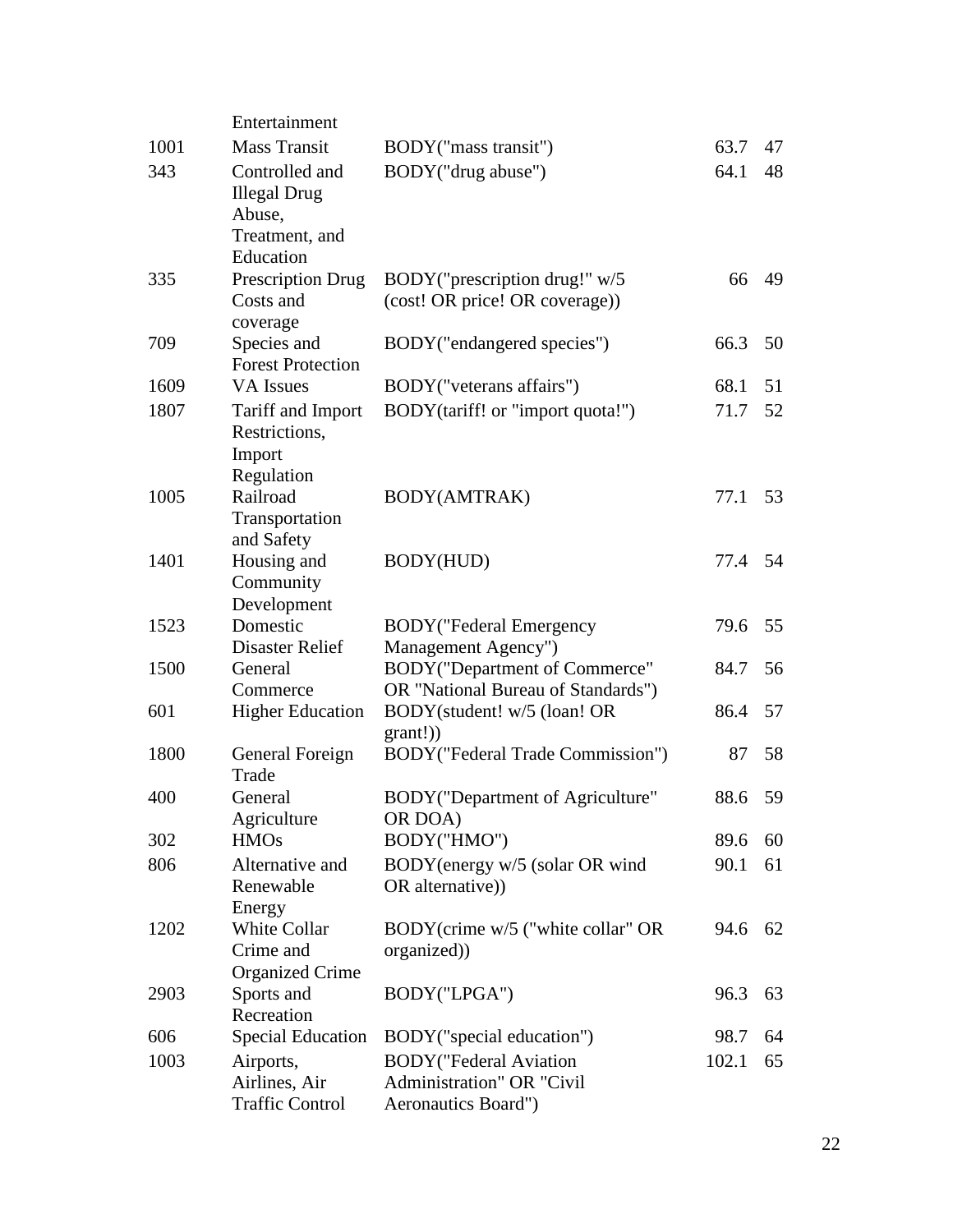|      | and Safety                                                                  |                                                                                                  |       |    |
|------|-----------------------------------------------------------------------------|--------------------------------------------------------------------------------------------------|-------|----|
| 2013 | Census                                                                      | BODY (census w/5 (bureau or U.S.))                                                               | 108.4 | 66 |
| 1208 | <b>Family Issues</b>                                                        | BODY("domestic violence")                                                                        | 111.2 | 67 |
| 2601 | Weather and<br><b>Natural Disasters</b>                                     | BODY("hurricane" w/15 (damage<br>OR disaster))                                                   | 112.3 | 68 |
| 1201 | <b>Executive Branch</b><br><b>Agencies Dealing</b><br>With Law and<br>Crime | <b>BODY(DOJ OR FBI)</b>                                                                          | 118.4 | 69 |
| 2003 | <b>Postal Service</b><br>Issues (Including<br>Mail Fraud)                   | BODY("postal service")                                                                           | 119.3 | 70 |
| 301  | Comprehensive<br>health care<br>reform                                      | BODY(reform w/5 ("health care" OR<br>"Medicare")                                                 | 132.1 | 71 |
| 707  | Recycling                                                                   | BODY(recycl!)                                                                                    | 136.2 | 72 |
| 2803 | Arts and<br>Entertainment                                                   | BODY("Michael Jackson")                                                                          | 145.1 | 73 |
| 1207 | Child Abuse and<br>Child<br>Pornography                                     | BODY("abuse" w/5 (child!))                                                                       | 165.3 | 74 |
| 1906 | International<br>Finance and<br>Economic<br>Development                     | BODY(IMF OR "world bank")                                                                        | 180.7 | 75 |
| 333  | <b>Mental Health</b>                                                        | BODY("mental!" w/5 (health OR<br>retardation OR ill) AND (U.S. OR<br>United States OR America!)) | 192.4 | 76 |
| 1409 | Housing<br>Assistance for<br>Homeless and<br>Homeless Issues                | BODY(homeless! AND (U.S. or<br>United States))                                                   | 210.6 | 77 |
| 2009 | <b>IRS</b><br>Administration                                                | BODY(IRS)                                                                                        | 219.4 | 78 |
| 2101 | National Parks,<br>Memorials,<br>Historic Sites,<br>and Recreation          | BODY ("national park" or "national<br>memorial")                                                 | 250.2 | 79 |
| 2902 | Sports and<br>Recreation                                                    | BODY("world cup")                                                                                | 254.5 | 80 |
| 2602 | Weather and<br><b>Natural Disasters</b>                                     | BODY("earthquake")                                                                               | 257.1 | 81 |
| 803  | Natural gas                                                                 | BODY("natural gas")                                                                              | 278.4 | 82 |
| 1502 | Securities and<br>Commodities<br>Regulation                                 | <b>BODY</b> ("Securities Exchange<br>Commission")                                                | 279.6 | 83 |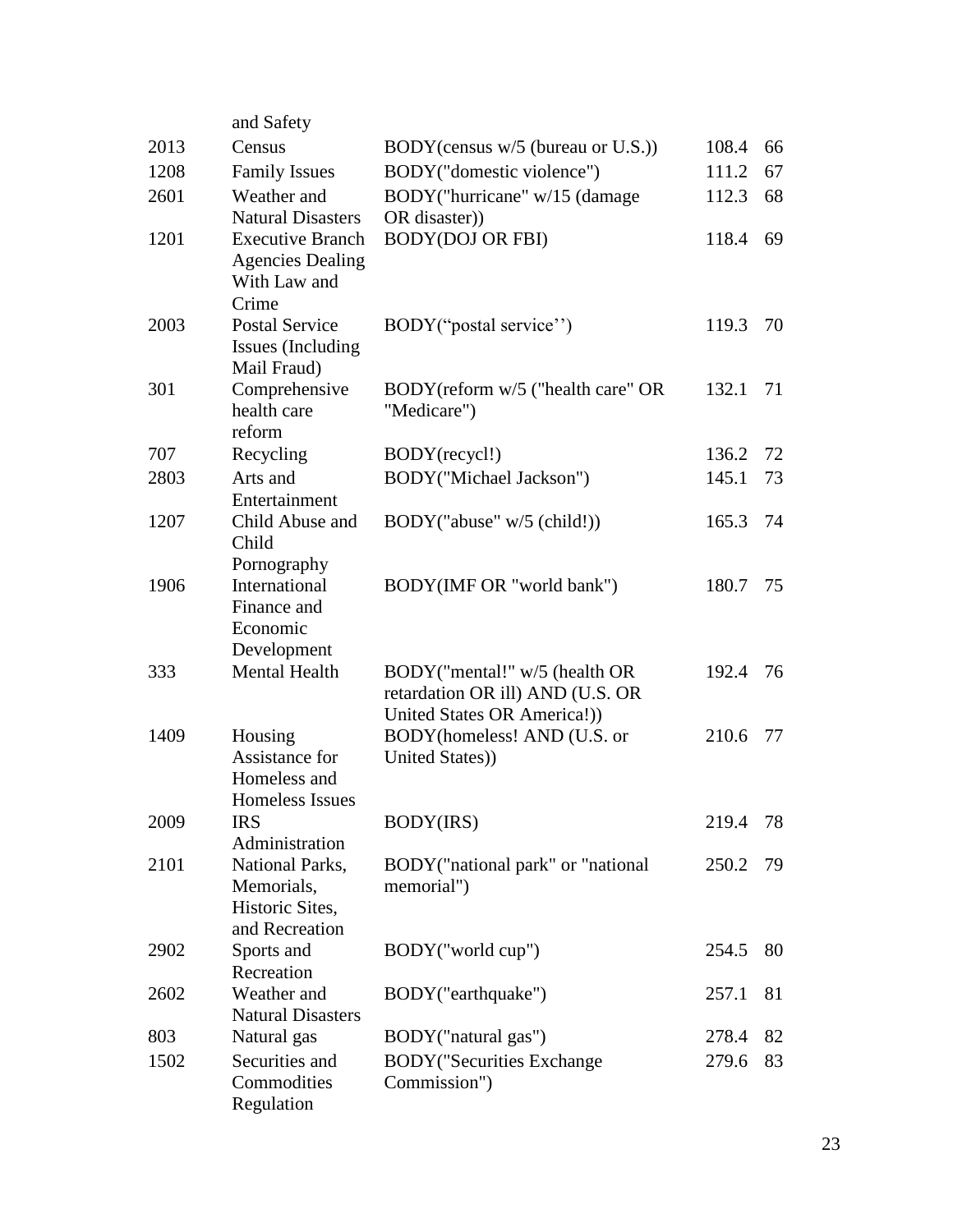| 1701 | NASA, U.S.<br>Government Use<br>of Space, Space<br>Exploration                                    | BODY(NASA)                                                         | 301.6 | 84 |
|------|---------------------------------------------------------------------------------------------------|--------------------------------------------------------------------|-------|----|
| 1602 | Agreements<br>U.S. and Other<br>Defense<br>Alliances, U.S.<br>Security                            | BODY(NATO)                                                         | 329.1 | 85 |
| 1603 | Assistance<br>Military<br>Intelligence, CIA,<br>Espionage                                         | BODY(CIA)                                                          | 438.6 | 86 |
| 104  | <b>Monetary Supply</b>                                                                            | BODY("fiscal policy" OR "monetary<br>policy" OR "Federal Reserve") | 465.5 | 87 |
| 1303 | <b>Elderly Issues</b><br>and Elderly<br>Assistance<br>Programs<br>(Including Social)<br>Security) | BODY ("social security" OR SSA)                                    | 468.9 | 88 |
| 1507 | Bankruptcy                                                                                        | BODY(Bankruptcy)                                                   | 528.0 | 89 |
| 1926 | International<br>Organizations<br>other than<br>Finance: United<br><b>Nations</b>                 | <b>BODY</b> ("United Nations")                                     | 687.7 | 90 |

Note: Agendas codes were used to ensure that we covered the full range of possible topics. The keywords do not, however, cover the full range of issues associated with each sub-topic listed.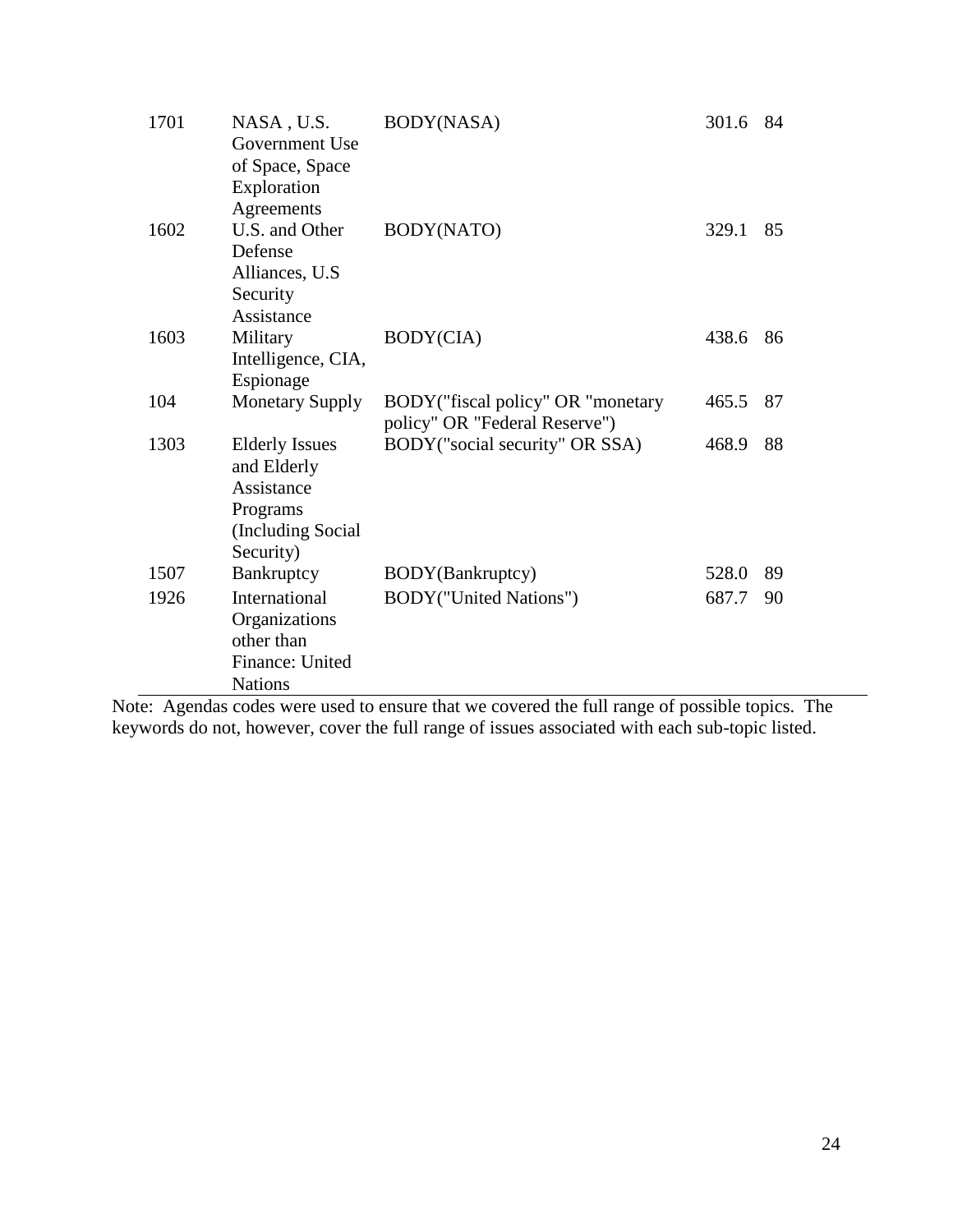Table 3: Summary Statistics

| Maximum |
|---------|
| 0.93    |
| 687.74  |
| 21.42   |
|         |

Note: Table refers to all 12 media sources. The "Event Spike" variable is defined as the difference between the maximum and the mean, divided by the mean.

#### Table 4: Regression on Proportion of Variance Explained by First Factor, 12 Sources

|                        | Model 1        | Model 2         |
|------------------------|----------------|-----------------|
|                        | Coef. (SE)     | Coef. (SE)      |
| Event Spike (logged)   | $0.20(0.01)*$  | $0.20(0.01)$ *  |
| Mean Articles (logged) | $0.11(0.01)*$  | $0.11(0.01)$ *  |
| Low Articles           |                | $-0.01(0.04)$   |
| <b>Medium Articles</b> |                | $-0.01(0.03)$   |
| Intercept              | $-0.24(0.03)*$ | $-0.20(0.04)$ * |
| $R^2$                  | 0.89           | 0.89            |
| N                      | 90             | 90              |
| F                      | 294.6(0.00)    | 150.4(0.00)     |

 $* = p < 0.05$  (Two-Tailed Test). White's Robust Standard Errors used.

Low: <30 articles per month; Medium: 30-90 articles per month; High: >90 articles per month

| Table 5: Comparison of Number of Factors by Media Coverage (Single Factor = Proportion>.50) |  |  |
|---------------------------------------------------------------------------------------------|--|--|
|                                                                                             |  |  |

|        | 1 Factor     | $2+$ Factors | Total       |
|--------|--------------|--------------|-------------|
|        | N(%          | N(% )        | N(%         |
| Low    | $3(9.1\%)$   | 30 (90.9%)   | 33 (100%)   |
| Medium | $8(30.8\%)$  | 18 (69.2%)   | $26(100\%)$ |
| High   | $16(51.6\%)$ | 15 (48.4%)   | 31 (100%)   |
| Total  | 27 (30.0%)   | 63 (70.0%)   | 90          |

 $Chi^2 = 13.77$ , p=0.001

Chi<sup> $\lambda$ </sup>2 (Medium: High) =2.52, p=0.112

Low: <30 articles per month; Medium: 30-90 articles per month; High: >90 articles per month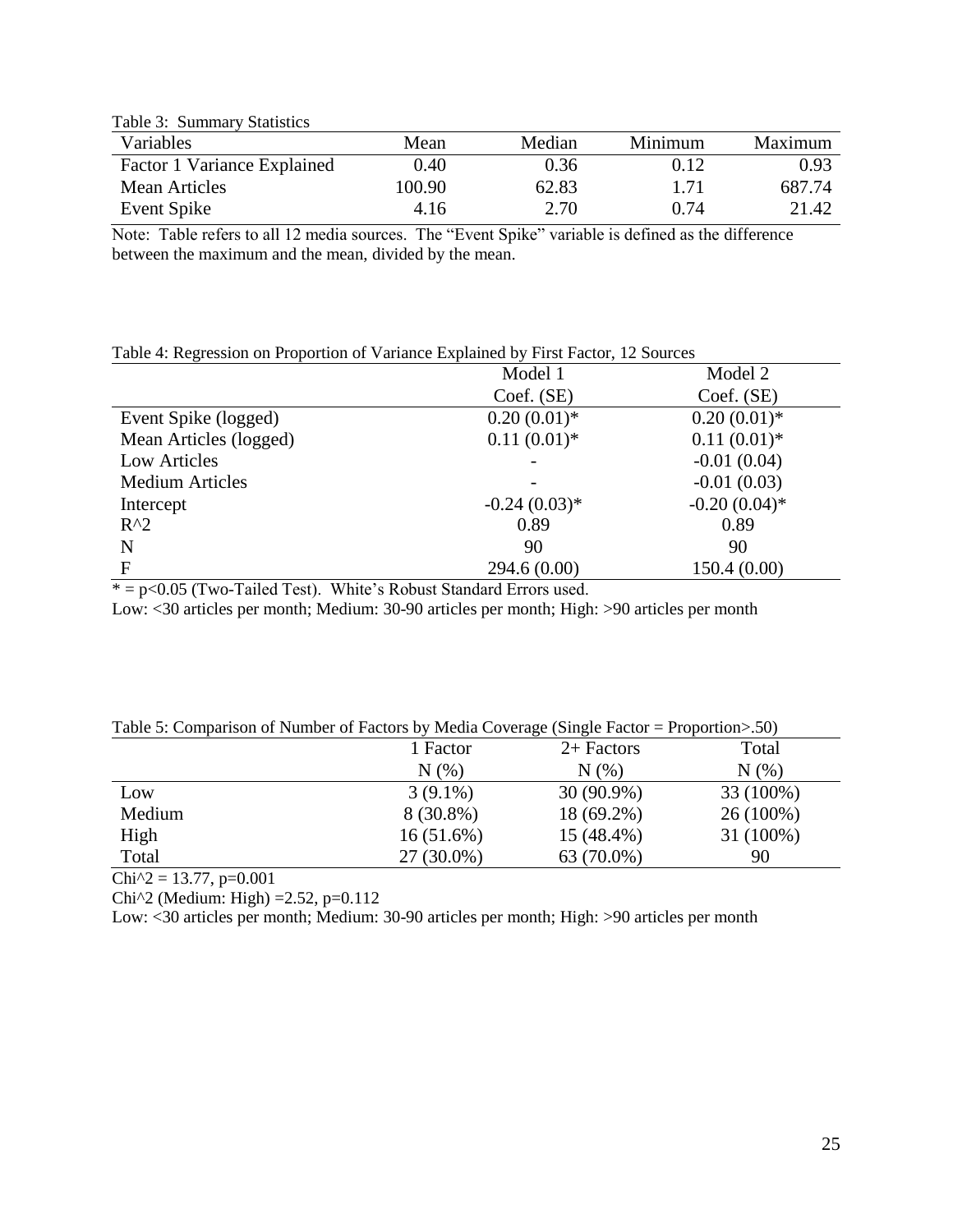|                        | Table 0. Regression on Froportion of Variance Explained by First Factor, Pathonal Core Bet<br>Model 1<br>Model 2 |                |  |
|------------------------|------------------------------------------------------------------------------------------------------------------|----------------|--|
|                        | $Coef$ (SE)                                                                                                      | Coef(SE)       |  |
| Event Spike (logged)   | $0.19(0.01)*$                                                                                                    | $0.19(0.01)*$  |  |
| Mean Articles (logged) | $0.12(0.00)*$                                                                                                    | $0.11(0.01)$ * |  |
| Low Articles           |                                                                                                                  | $-0.06(0.05)$  |  |
| <b>Medium Articles</b> |                                                                                                                  | $-0.06(0.02)$  |  |
| Intercept              | $-0.16(0.02)$ *                                                                                                  | $-0.06(0.05)$  |  |
| $R^2$                  | 0.89                                                                                                             | 0.90           |  |
| N                      | 90                                                                                                               | 90             |  |
| F                      | 382.5 (0.00)                                                                                                     | 217.6(0.00)    |  |

Table 6: Regression on Proportion of Variance Explained by First Factor, National Core Set

 $* = p < 0.05$  (Two-Tailed Test). White's Robust Standard Errors used.

Low: <30 articles per month; Medium: 30-90 articles per month; High: >90 articles per month

|                   | Table 7. Comparison of Number of Factors by Media Coverage, National Core Set (Single Factor = |  |  |  |  |
|-------------------|------------------------------------------------------------------------------------------------|--|--|--|--|
| Proportion > .50) |                                                                                                |  |  |  |  |

|        | 1 Factor    | $2+$ Factors | Total       |
|--------|-------------|--------------|-------------|
|        | $N(\%)$     | N(%          | $N(\%)$     |
| Low    | $9(21.4\%)$ | 33 (78.6%)   | 42 (100%)   |
| Medium | 15 (51.7%)  | 14 (48.3%)   | 29 (100%)   |
| High   | 17 (89.5%)  | $2(10.5\%)$  | 19 (100.0%) |
| Total  | 49 (54.4%)  | 41 (45.6%)   | 90          |

 $Chi^2 = 25.08$ , p=0.000

Chi^2 (Medium:High) =7.36, p=0.007

Low: <30 articles per month; Medium: 30-90 articles per month; High: >90 articles per month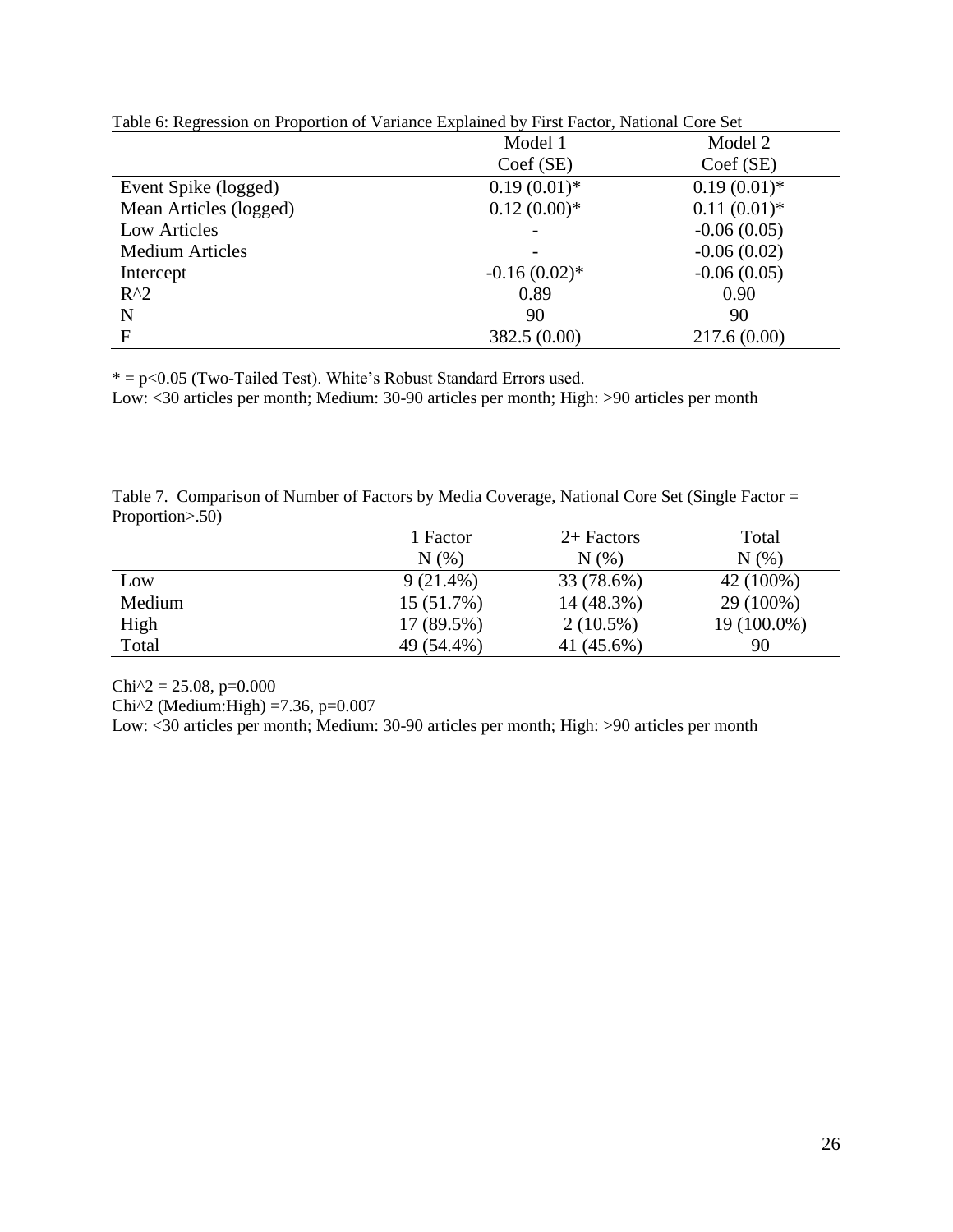|                     | Number of loadings above this threshold: |     |     |  |
|---------------------|------------------------------------------|-----|-----|--|
|                     | .70                                      | .80 | .90 |  |
| <b>CNN</b>          | 37                                       | 28  | 14  |  |
| The New York Times  | 37                                       | 27  | 14  |  |
| <b>NBC</b>          | 37                                       | 26  | 13  |  |
| ABC                 | 32                                       | 25  |     |  |
| <b>CBS</b>          | 37                                       | 23  | 10  |  |
| The Washington Post | 31                                       | 24  |     |  |
| <b>USA Today</b>    | 32                                       | 22  |     |  |

Table 8: Number of Times Sources Load on First Factor in 1 Observed Factor Cases

Note: A single first factor emerged in 41 cases. The table shows the number of times each source loaded above the threshold indicated. For example, the first column shows that CNN, NYT, and NBC had loadings above .7 on the first factor 37 out of 41 times. They loaded above 0.9 on this factor 13 or 14 times

|               | Mean Number of | <b>Maximum</b> articles | Predicted Value,                |
|---------------|----------------|-------------------------|---------------------------------|
| Scenario      | Articles       | per month               | <b>Strength of First Factor</b> |
| Low-low       | 23             | 67                      | .34                             |
| Low-medium    | 23             | 98                      | .45                             |
| Low-high      | 23             | 156                     | .56                             |
| Medium-medium | 60             | 256                     | .56                             |
| High-low      | 90             | 263                     | .51                             |
| High-medium   | 90             | 383                     | .61                             |
| High-high     | 90             | 611                     | .72                             |

Table 9. Predicted Strength of a National Media Factor

Note: Average articles at 23, 60, and 90 represent approximately the  $33<sup>rd</sup>$ ,  $50<sup>th</sup>$ , and  $67<sup>th</sup>$ percentile on the observed number of articles per month. The maximum number is calculated to generate a value of our "event spike" variable representing the  $25<sup>th</sup>$ ,  $50<sup>th</sup>$ , or  $75<sup>th</sup>$  percentile respectively. Predicted values are calculated with Model 1 from Table 6. Recall that the mean and maximum articles per month are based on all 7 sources in the core set, so if this model were used as a guide to the number of stories in any single source the number needed would be much lower.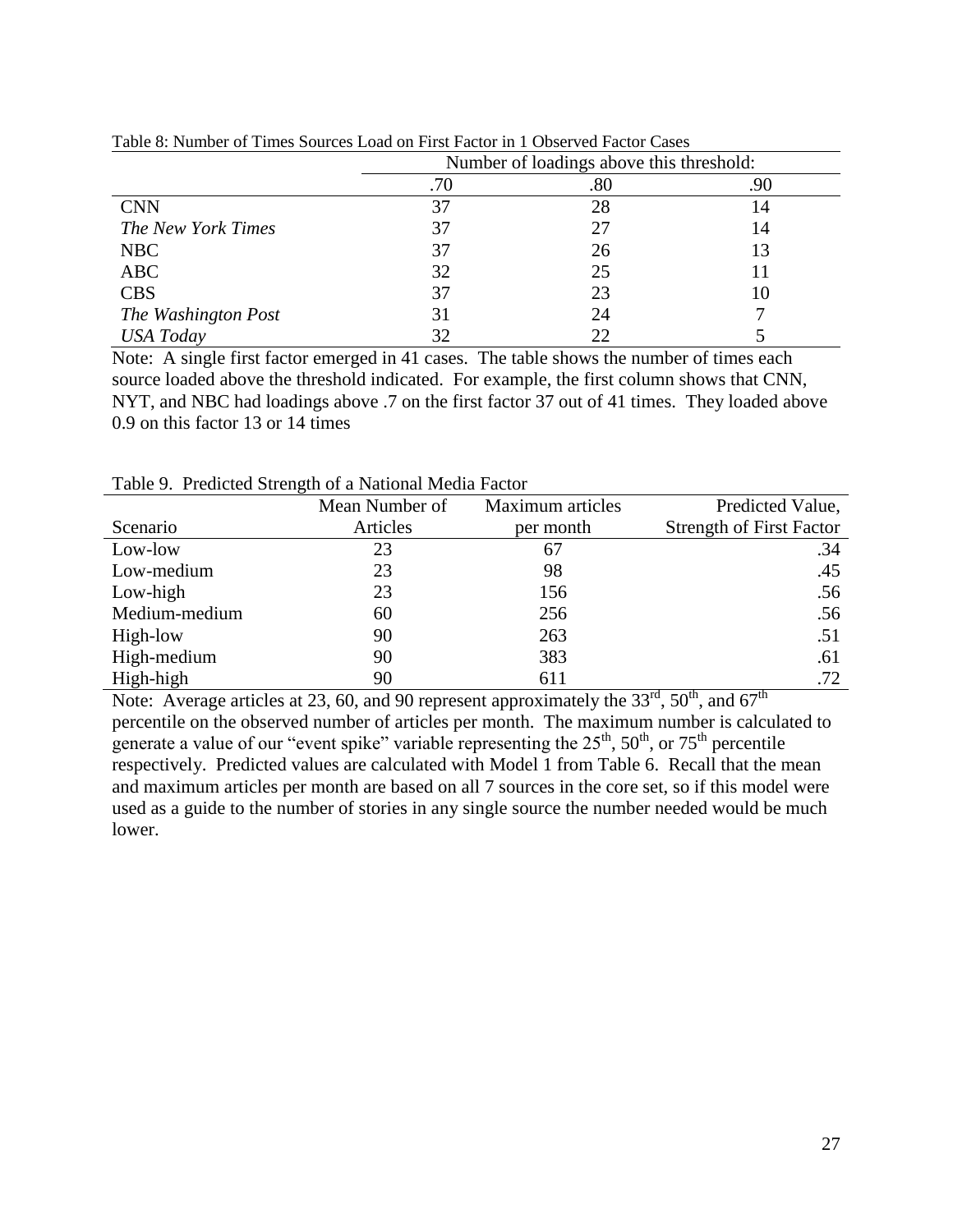Figure 1: High Media Coverage, One Retained Factor (NATO)



Figure 2: Medium Media Coverage, One Retained Factor (HMOs)

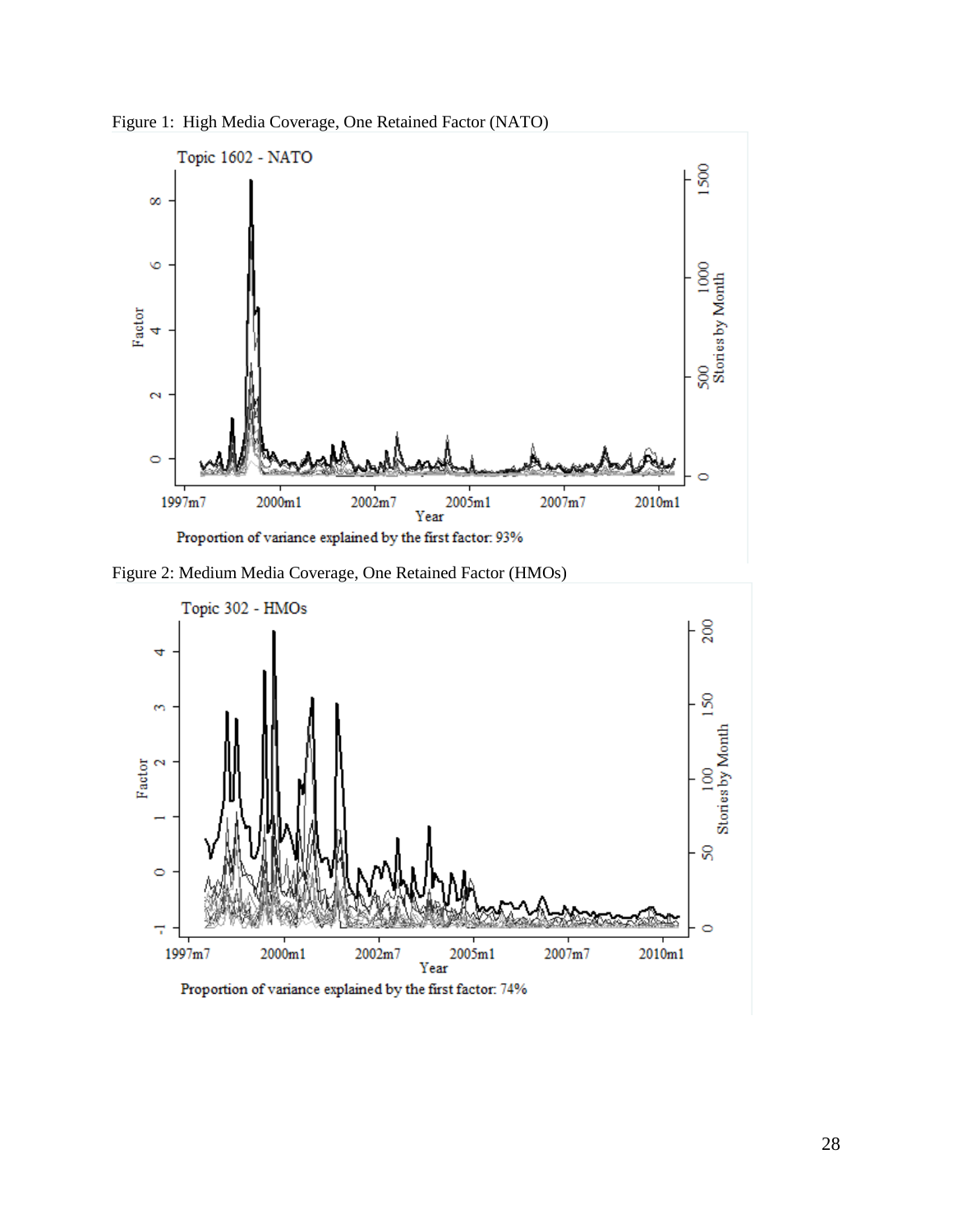



Figure 4: Multiple Retained Factors (Water Pollution)



Proportion of variance explained by the first factor: 18%